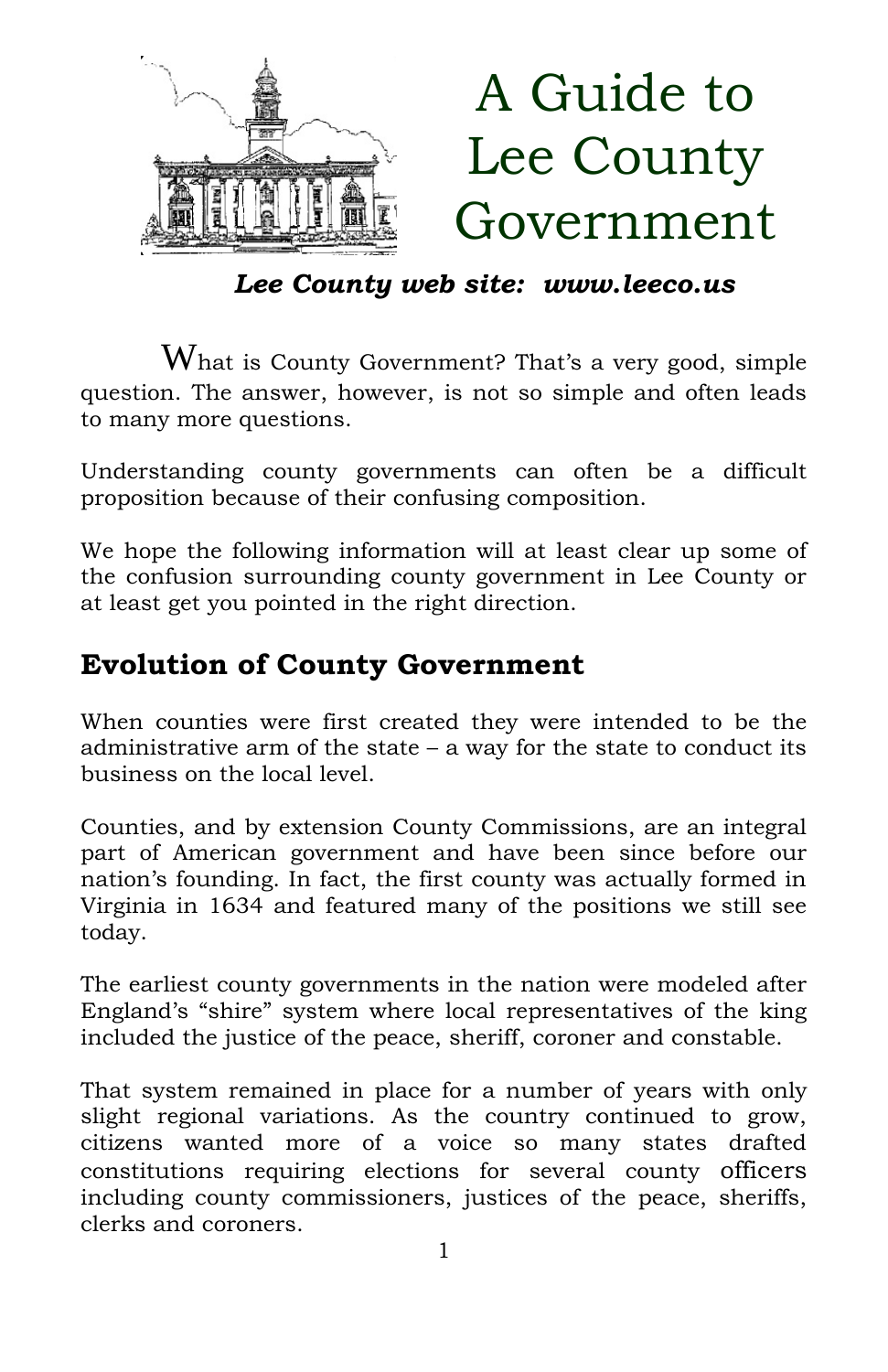Unfortunately, a significant drawback to having numerous elected officials with varying authority and responsibilities is that it can make knowing who to talk to confusing.

## **Counties vs. Cities**

Since counties were created by and are considered agents of the state, the State Legislature put limits on what counties could actually do. Many of those limits are still in place today and counties have to petition the Legislature for additional powers and authority to conduct county business.

Unlike counties, cities are formed voluntarily by groups of citizens. Since they are formed voluntarily, they have more leeway than counties and are able to establish their own rules and regulations unless legislatively prohibited. This leeway underlines one of the main differences between the two entities – Home Rule.

Essentially, Home Rule is the broad authority granted to local government by their State Legislature in regard to regulating various services needed to operate independently and address local issues.

Many states across the country have recognized the need to grant counties wide discretionary authority to address local issues and needs. A few, like Alabama, have not followed this trend and refrain from granting much authority to counties.

In Alabama, cities have broad authority to address local issues unless prohibited by state law, unlike counties which can only perform those functions specifically authorized by state law.

Over the years, however, the Alabama Legislature has granted limited and specifically defined powers which can vary greatly from county to county through local laws and Constitutional Amendments. This county-by-county, case-by-case authorization adds to some of the confusion many citizens experience when dealing with different counties in Alabama.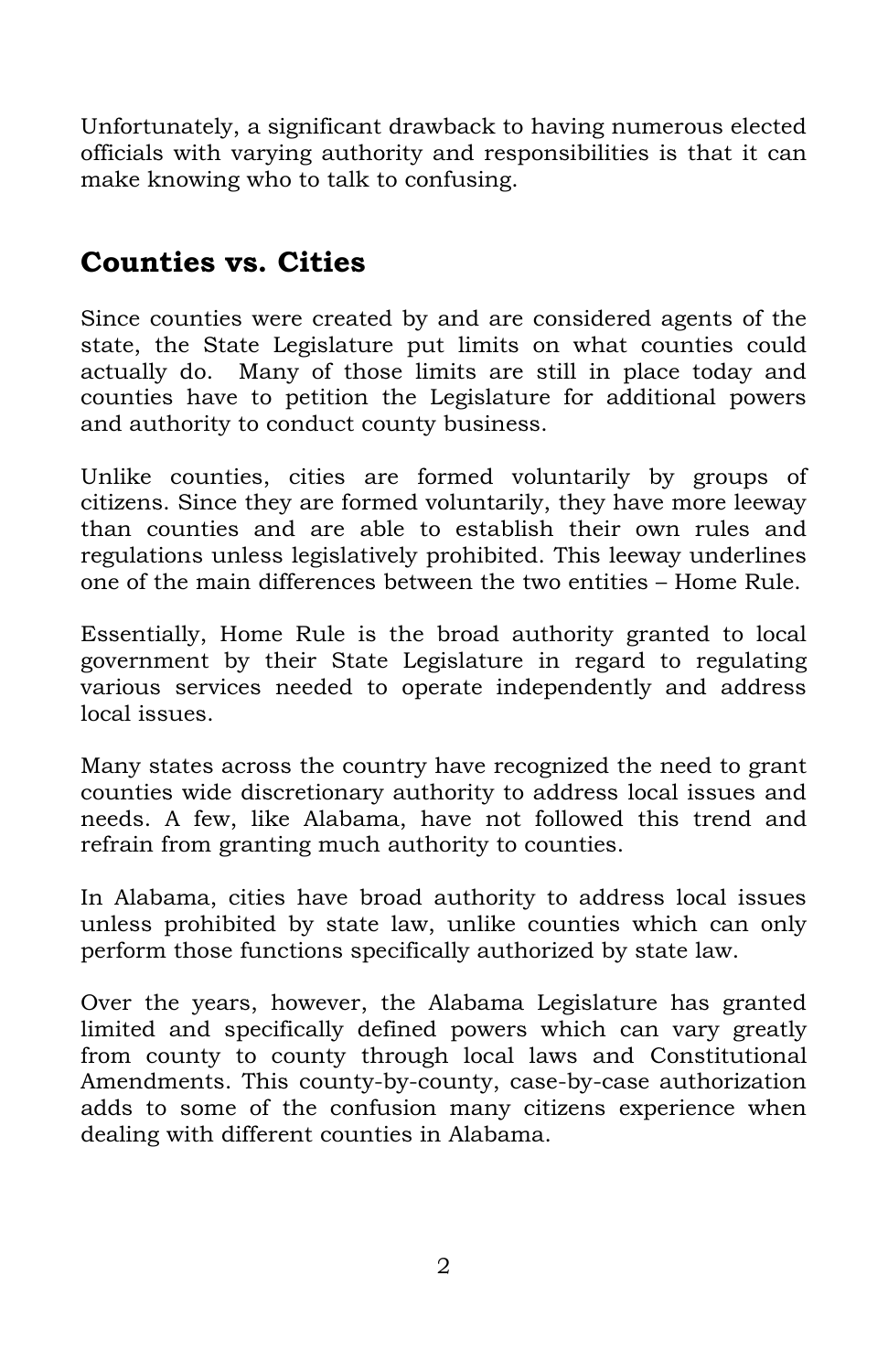#### **County government structure**

In Alabama, the basic structure of county government is the county commission. That structure was established not long after Alabama became a state in 1819. Originally, each County Commission was elected county-wide and consisted of four parttime Commissioners and the Probate Judge, who served as Chairman of the County Commission.

Over time, that structure evolved with commissioners being elected by district as opposed to county-wide to better represent the citizens. In 1986, Lee County entered into a consent decree in a federal class-action discrimination lawsuit entitled Dillard v. Crenshaw County, agreeing to add a fifth Commissioner to represent a "majority-minority" district.

Today there are three different primary types of county commission leadership: Probate Judge as chairman, a separate county-wide elected chairman and a chairmanship rotated periodically among all commissioners. In Lee County the structure remains the Probate Judge elected county-wide who also serves as chairman of the Commission with five part-time Commissioners elected by district.

#### **Who are our Commissioners?**

*Sometimes we get requests as to who various officials departments and/or officials report to, including County Commissioners. In each section we will identify to whom each department and/or official reports. For example: Each County Commissioner reports to the citizens of their respective district.*

The County is divided into 5 districts with a commissioner elected from within each district. The only county-wide elected position on the Commission remains the Probate Judge who serves as chair. Commissioners serve four-year terms and are elected on a staggered basis to allow for continuity; the only exception to this is the Probate Judge who serves a six-year term.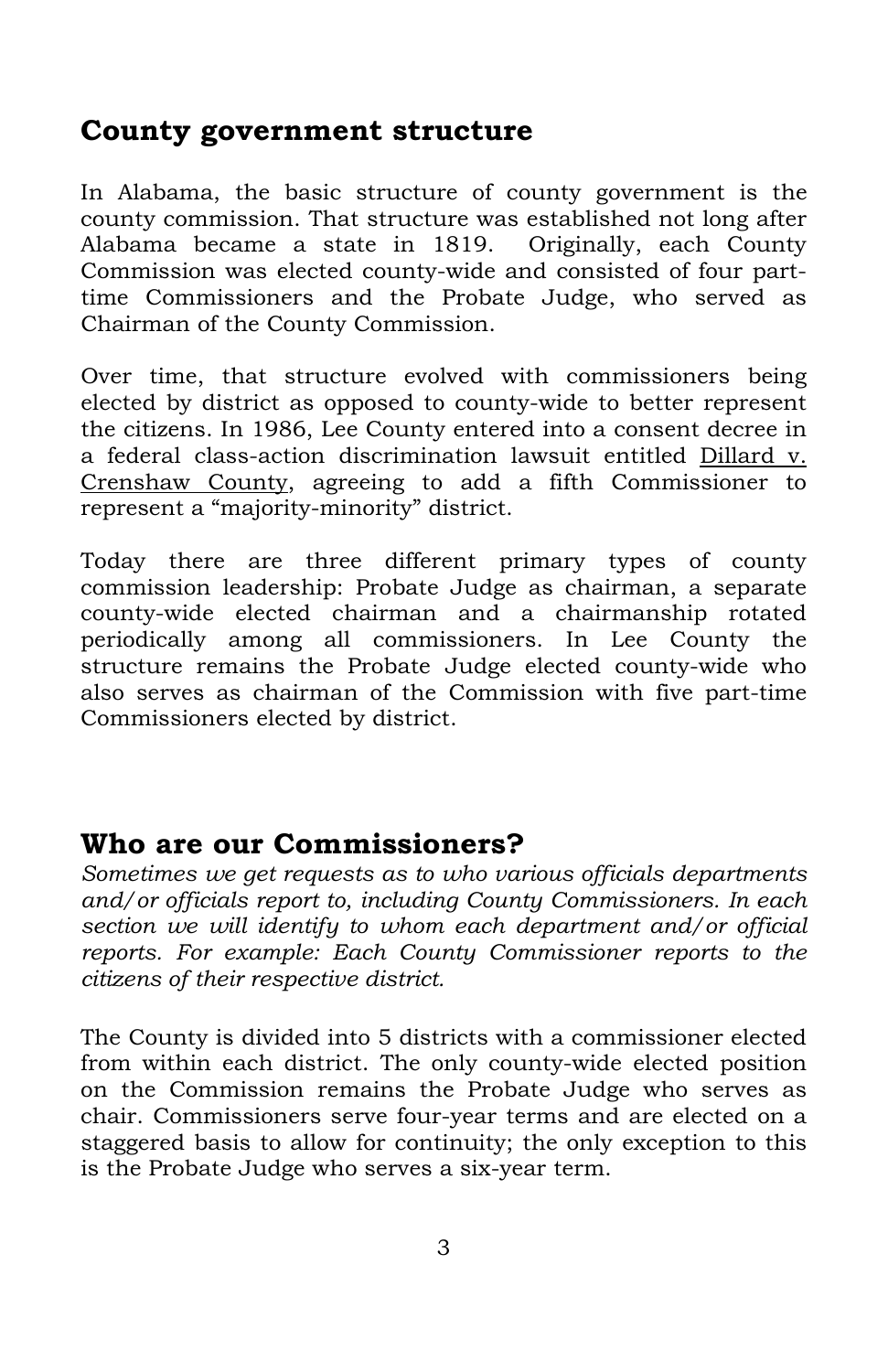The current members of the County Commission and their term end dates are:

| Chairman   | Probate Judge Bill English | Jan. 2019 |
|------------|----------------------------|-----------|
| District 1 | Sheila Eckman              | Nov. 2016 |
| District 2 | Johnny Lawrence            | Nov. 2018 |
| District 3 | Gary Long                  | Nov. 2016 |
| District 4 | Robert Ham                 | Nov. 2018 |
| District 5 | John Andrew Harris         | Nov. 2018 |

## **County Responsibilities**

Counties are a political subdivision of the state and perform several governmental functions. They are considered quasi-public corporations and have a variety of responsibilities.

While the maintenance and construction of roads and bridges in the unincorporated areas is considered one of the county's primary responsibilities, it is by far not the only one.

The county's other basic responsibilities are: Adopting a budget for County Commission operations as well as budgets for other county elected officials Preparation of county assessments and plats Facilities management and construction Administrative support for the County Commission and other local county elected officials' offices

Over the years, however, the role of the county has evolved and counties and County Commissions have taken on new responsibilities. Some of which include:

Solid Waste and Animal Control Emergency Management Emergency Medical Transportation Regulating Junkyards and other public nuisances Building Inspection Recreation Assist with airport improvement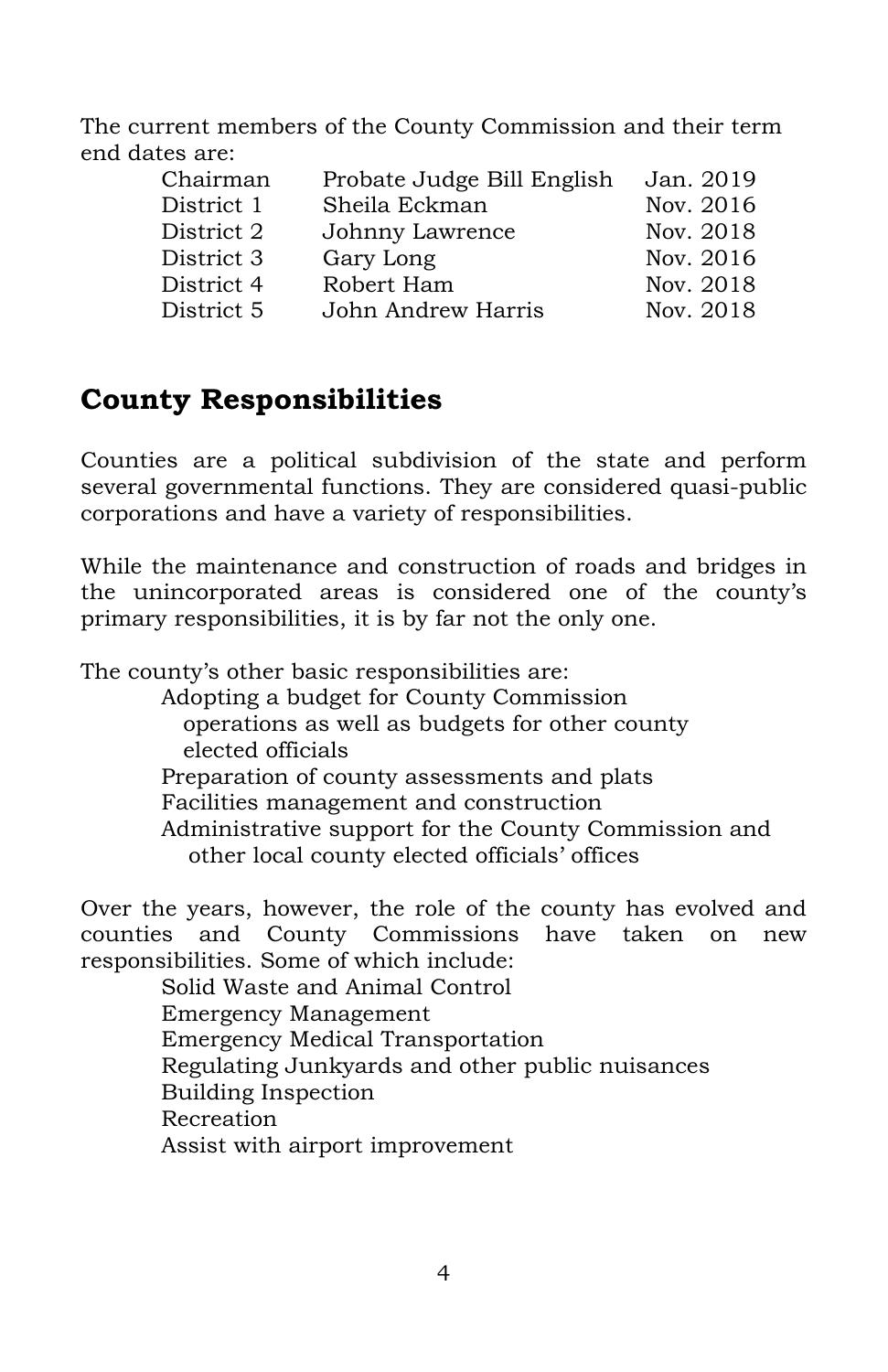# **Table of Contents**

### Historic Lee County Courthouse

| Revenue Commissioner's Office        | 7              |
|--------------------------------------|----------------|
| Probate Office                       | $\overline{7}$ |
| County Commission Office             | 8              |
| Appraisal Department                 | 8              |
| Coroner's Office                     | 9              |
| Voter Registration                   | 9              |
| Veteran's Affairs                    | 10             |
| Other Locations                      |                |
| <b>Highway Department</b>            | 10             |
| <b>Building Inspection</b>           | 11             |
| <b>Environmental Services</b>        | 12             |
| <b>Building Maintenance</b>          | 13             |
| <b>Emergency Management Agency</b>   | 13             |
| Justice Center/Sheriff's Dept. /Jail | 14             |
| Satellite offices                    |                |
| <b>Frequently Asked Questions</b>    |                |
| Contact Information                  | 28             |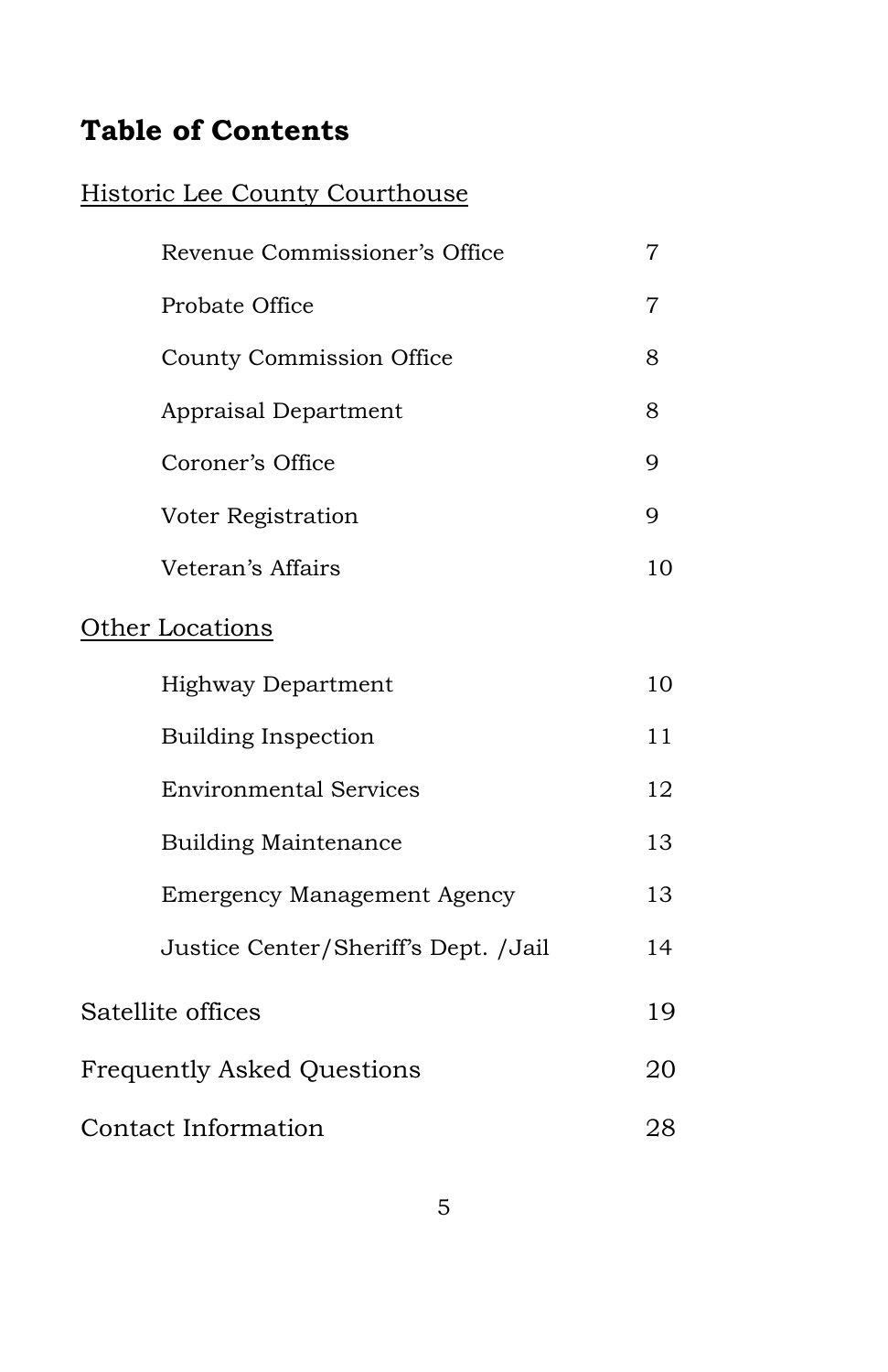**COUNTY OFFICES LOCATED IN THE HISTORIC LEE COUNTY COURTHOUSE** *215 S. 9th Street, Opelika Al 36801*



Built in 1896 and placed on the National Registry of Historic Places in 1973, the historic Lee County Courthouse is a working courthouse. The Neoclassical revival structure was built for \$24,000 and replaced the first Lee County Courthouse - a twostory Greek revival built in 1867 by Horace King, a former slave and renowned covered bridge builder. The current Courthouse has been added onto twice since it was built and underwent a major, two-year, multi-million renovation in 1986-87.

The main offices located in the County Courthouse are:

Revenue Commissioner's Office Probate Office County Commission Office Appraisal Department Coroner's Office

Other non-county offices include: Voter Registration Veteran's Affairs

Probate Court proceedings take place in the courthouse; other court proceedings (Circuit, District, Family, Juvenile) take place at the T.K. Davis Justice Center Complex.

*Courthouse Main Number: 334-737-3660 or 1-800-239-4469*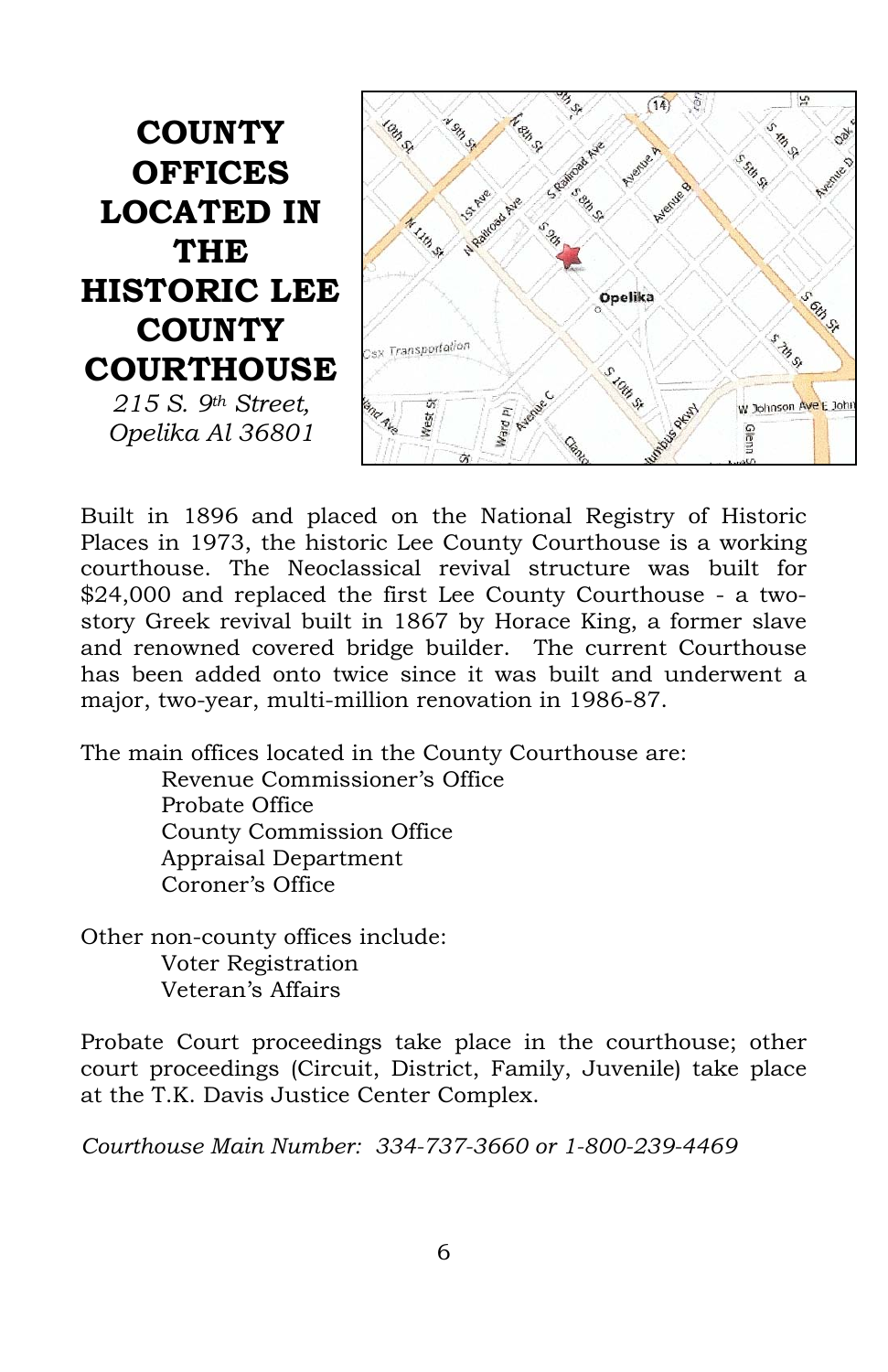### **What does the Revenue Commissioner's Office do?**

*Elected official – Revenue Commissioner Oline Price Serves six-year term, ending September 2021 Reports to the citizens of Lee County*

The Revenue Commissioner's Office is primarily responsible for the assessment, collection and distribution of property taxes also known as Ad Valorem taxes. In addition, the Revenue Commissioner's Office is also responsible for:

> Purchase and annual renewal of motor vehicle registration Purchase and annual renewal of manufactured home registration

Collection of motor vehicle and manufactured home sales tax

Titling of motor vehicles and manufactured homes

*Revenue Commissioner's Office: 334-737-3655 www.leecountyrevenuecommissioner.com*

## **What does the Probate Office do?**

*Elected official – Probate Judge Bill English Serves six-year term, ending January 2019 Reports to the citizens of Lee County*

The Probate Judge presides over Probate Court and hears cases involving:

> Wills and Estate Adoptions Guardianships and Conservatorships Mental Health involuntary commitments Name changes Legitimation of children Eminent Domain/Land Condemnation Redemption of property sold for delinquent taxes

The Probate Office also provides many varied services including: Recording of deeds, mortgages and other instruments Driver's licenses Maintain the public records room Marriage licenses and weddings Business licenses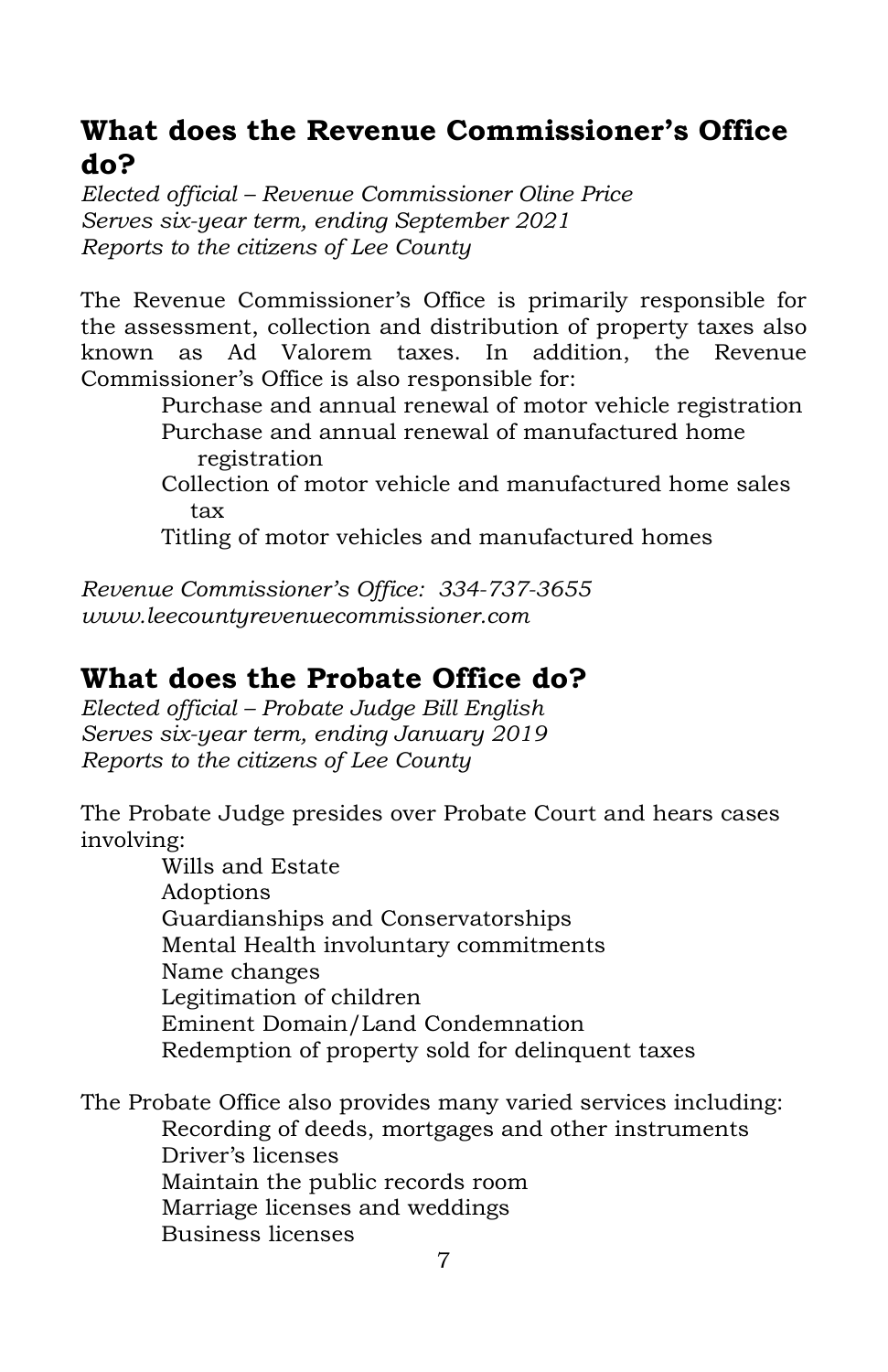Hunting and fishing licenses Boat sales taxes and registration

*Probate Office: 334-737-3670*

### **What does the County Commission Office do?**

*Reports to the County Commission*

The Commission Office is responsible for the administrative and financial duties associated with and conducted by the county commission.

Among the things the Commission handles are:

County Commission meeting requests and minutes Creation and implementation of County Budget Purchasing and Accounts Payable Accounting and Finance Bid documents and contracts Payroll and Employee Benefits Human Resources and Safety Management Communications and Technology Support Facilities Management

The chief administrative official of the county is the County Administrator who works closely with the County Commission on policy-making and the legislative agenda. He/she serves as the day-to-day manager of the functions listed above.

*Commission Office: 334-737-3660*

### **What does the Appraisal Department do?**

*Reports to the County Administrator*

The Appraisal Department is responsible for appraising all parcels of land and business personal property located in the county and determining its Fair Market Value.

Appraisers conduct field reviews of 25 percent of the parcels of land in the county each year ensuring that every parcel is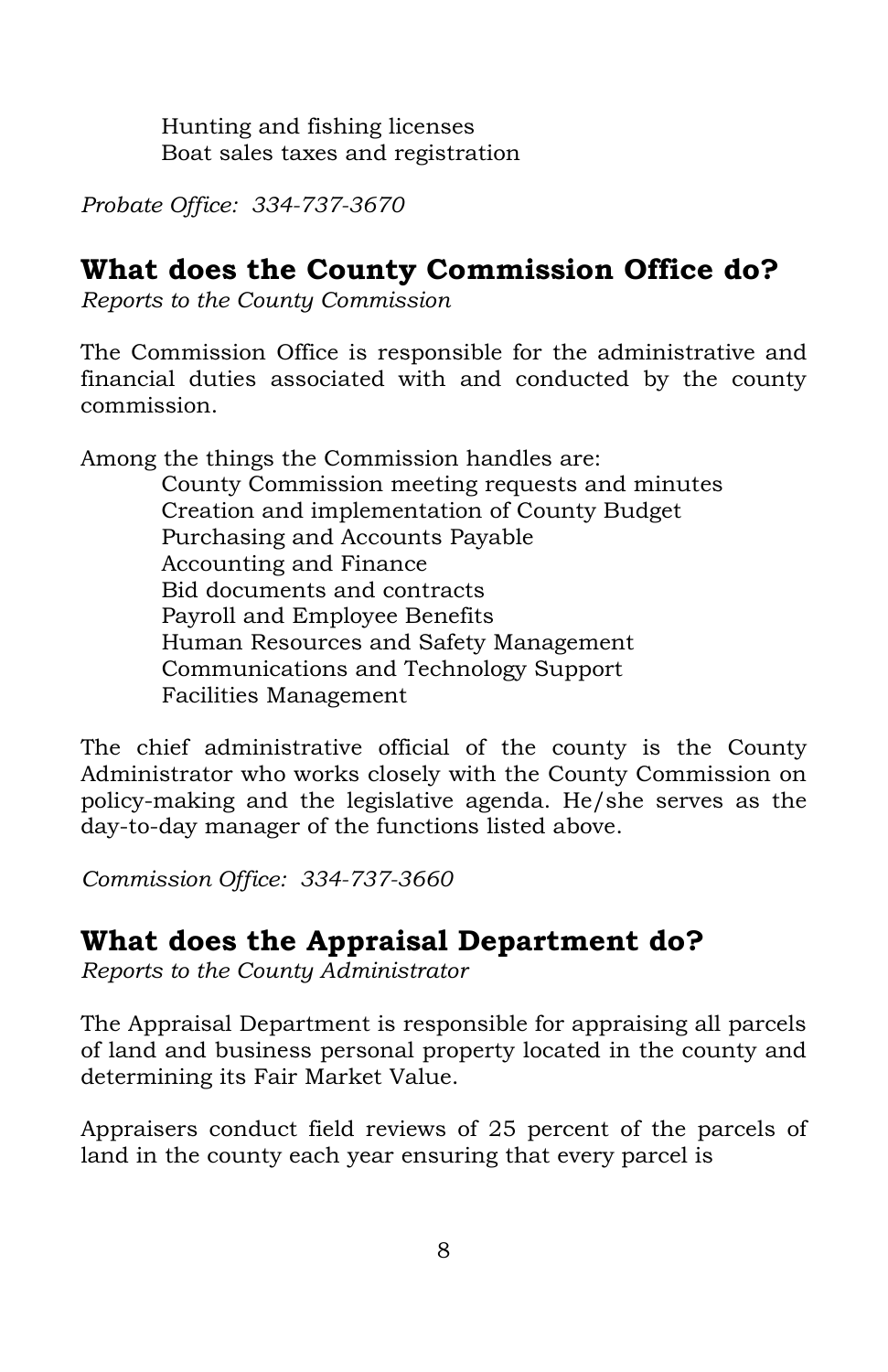physically reviewed every four years at a minimum. Since 2004, property reappraisals have been conducted on a yearly basis.

*Appraisal Office: 334-737-3640*

## **What does the Coroner do?**

*Elected Official – Coroner Bill Harris Serves a four-year term, ending January 2019 Reports to the citizens of Lee County*

The coroner is responsible for investigating and determining the cause of death of anyone in the county who dies without being attended by or examined by a legally qualified physician.

If necessary, the coroner can also request an autopsy if he/she thinks a death was caused by unlawful means.

Coroners do not have to have a medical license, but must attend yearly training sessions if they have less than 2 years experience in the position.

# **NON-COUNTY OFFICES LOCATED IN THE HISTORIC LEE COUNTY COURTHOUSE**

#### **What does the Voter Registration office do?** *State Office*

The Voter Registration office houses the three-member Board of Registrars. The Board of Registrars is responsible for registering new voters, updating existing voter information and compiling the official county voters list each election.

Board members serve four-year terms with one member each appointed by the Governor, State Auditor and the Commissioner of Agriculture and Industries.

Office hours for the Voter Registration office are 8:30 a.m. -4:30 p.m. Monday through Friday.

*Voter Registration Office: 334-737-3635*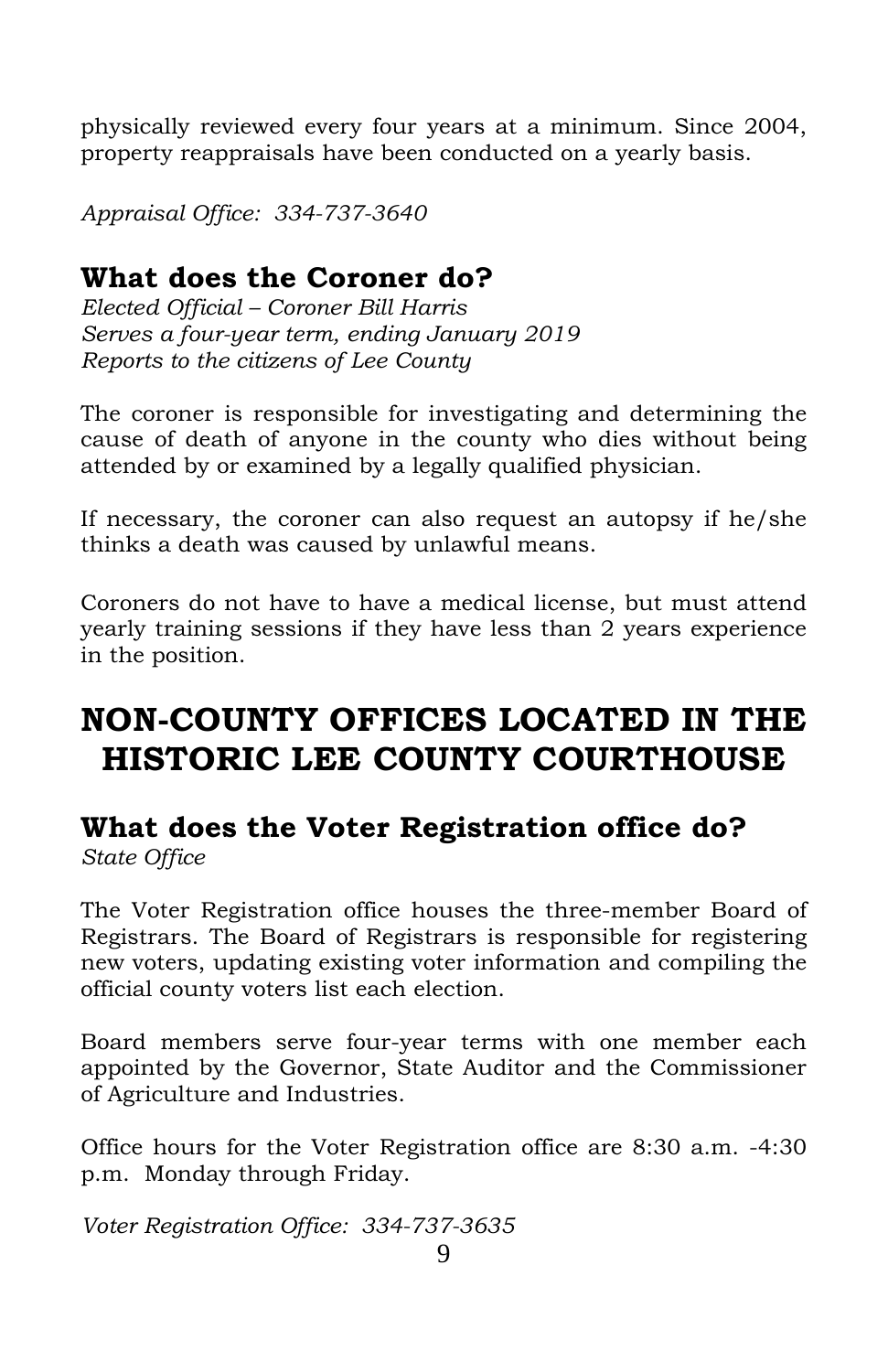## **What does the Veteran's Affairs office do?**

*State Office*

The Veteran's Affairs office is actually a state agency that is provided office space in the courthouse by the Lee County Commission.

As part of its responsibilities, the office promotes awareness and assists eligible veterans, their families and survivors in receiving any entitled benefits from the Federal and state governments.

*Veteran's Affairs: 334-737-3633*

# **OTHER COUNTY OFFICES NOT LOCATED IN THE HISTORIC LEE COUNTY COURTHOUSE**

## **What does the Highway Department do?**

*100 Orr Avenue, Opelika AL 36801 Reports to the County Commission*

 $\overline{c}$  $\overline{C(0)}$  $\overline{\text{G66}}$ 

Under the supervision of the County Engineer, the Highway Department is responsible for the maintenance of more than 845 miles of roads (both dirt and paved) and 115 bridges.

The Highway Department is also responsible for: Ditch cleaning Weed control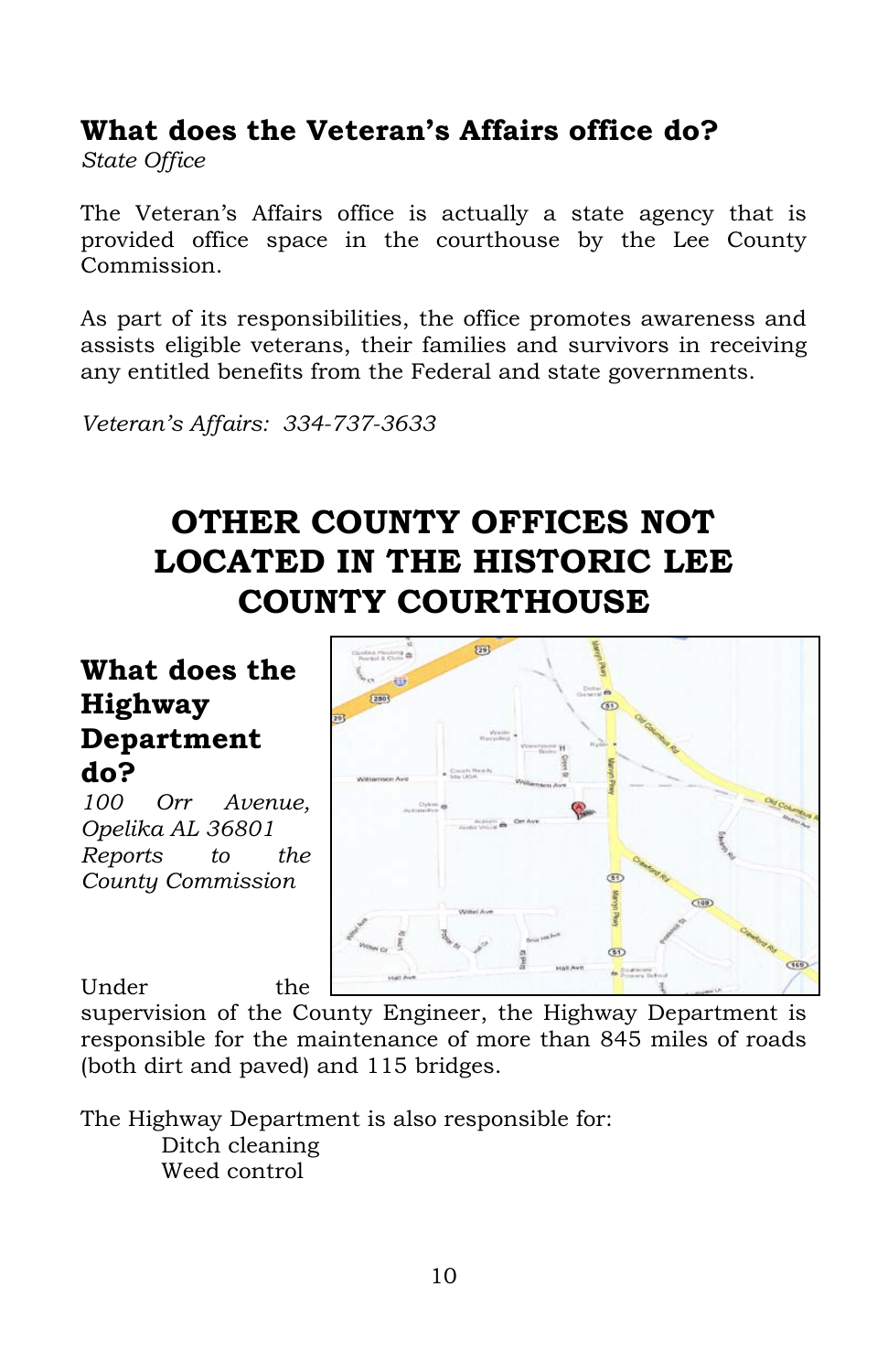Culvert repair and replacement Planning, engineering and construction on county roads Federal and State funding for roads and bridges Development and enforcement of Subdivision regulations

Lee County has legislation creating a unit system in regard to county roads where maintenance, planning, purchasing and construction are at the discretion of the County Engineer under policies and priorities established by the County Commission.

*Highway Department: 334-737-7011 or 1-800-239-7073*

### **What does Building Inspection do?**

*100 Orr Avenue, Opelika AL 36801 Reports to the County Engineer*

The Building Inspection Department is responsible for the enforcement of county and state Building Codes and regulations. As such, the department issues permits for renovation, remodeling, new construction, electrical or plumbing improvement and heating and air conditioning improvements and inspects such work in progress for compliance.



Costs of the permits vary depending on the value of the work being done. Contact the Building Inspection office for more information and to request guidelines.

*Building Inspection: 334-737-7014 or 1-800-745-9811*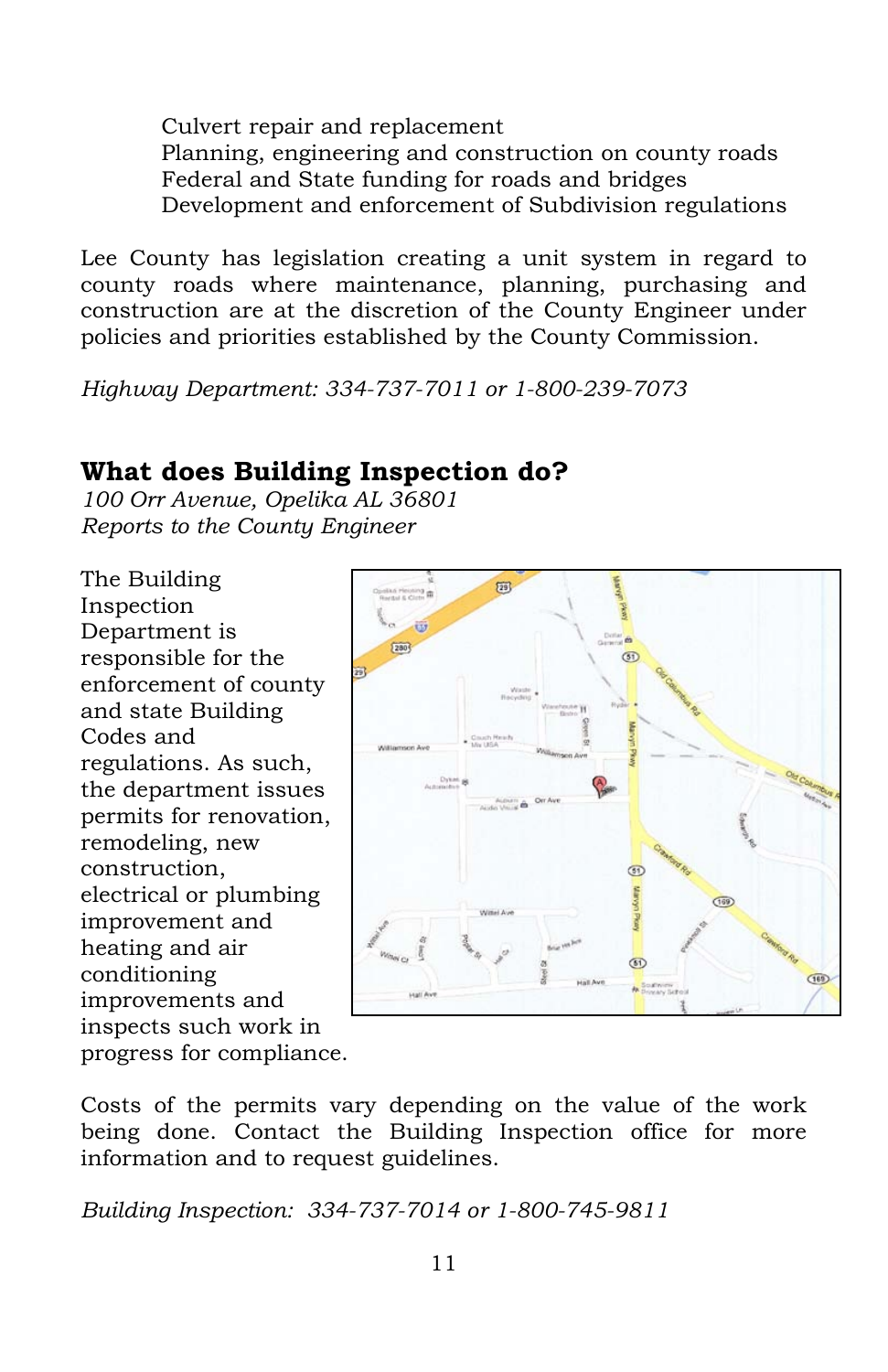### **What does Environmental Services do?**

*100 Orr Avenue, Opelika AL 36801 Reports to the County Engineer*

Environmental Services is comprised of four different departments: Solid Waste Disposal Solid Waste Enforcement Recycling Animal Control



The solid waste department is responsible for the disposal of solid waste, the enforcement of solid waste regulations and the supervision and licensing of junkyards.

It offers access to garbage disposal services seven days a week for rural Lee County residential and commercial property owners as well as providing a recycling program to interested residents.

Animal control works to:

Enforce Confinement Law (owned animals running loose) Pick-up of stray animals Animal nuisance calls

Any animal picked up by Animal Control officers is taken to the Lee County Humane Society located in Auburn off Shug Jordan Parkway at Ware Drive.

*Environmental Services: 334-737-7013*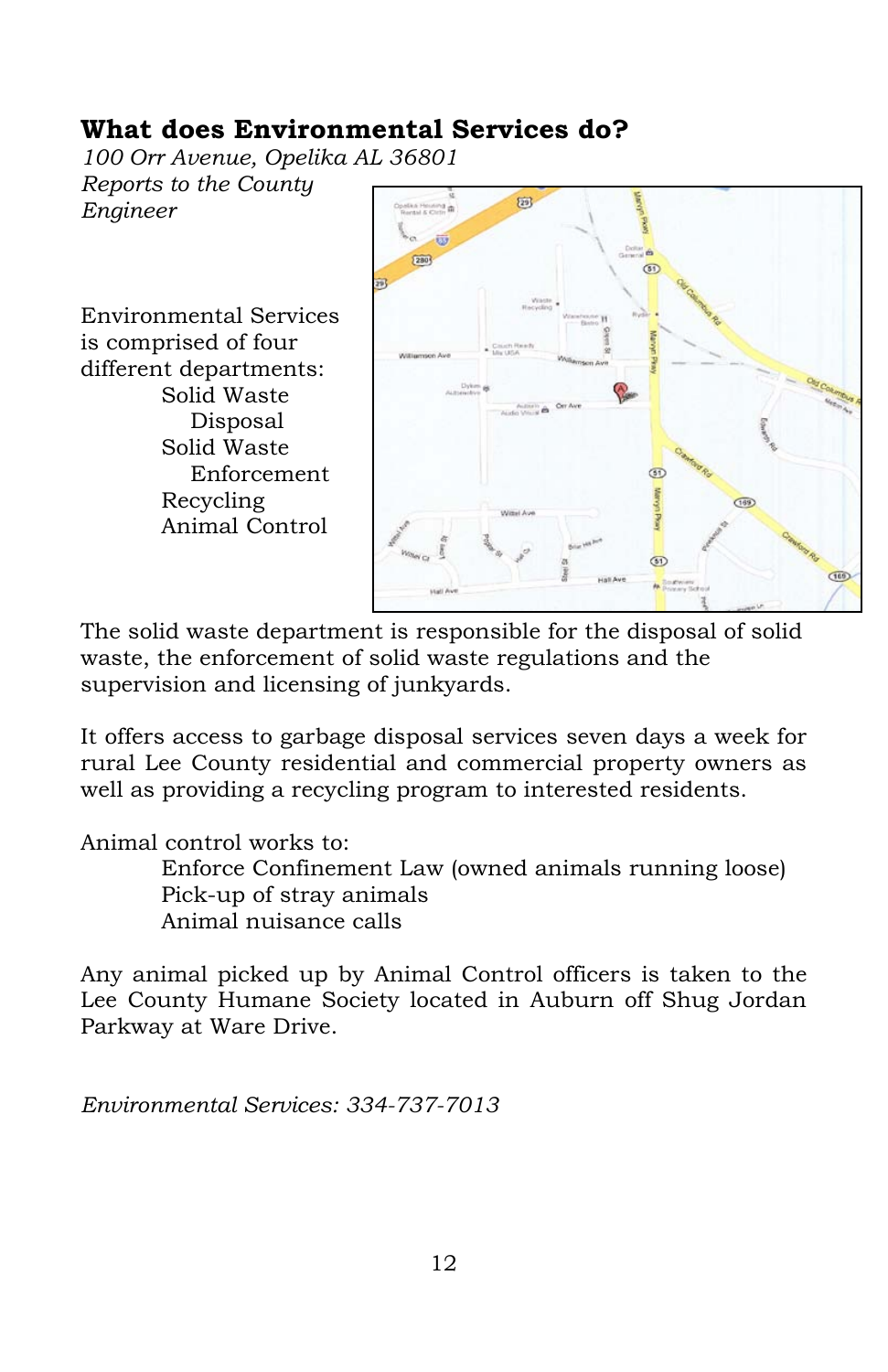### **What does the Building Maintenance Department do?**

*1214 Monroe Avenue, Opelika AL 36801 Reports to the County Administrator*

Building maintenance is responsible for the upkeep and maintenance of all county facilities.

Those facilities include the County Courthouse, the T.K. Davis Justice Center Complex, the Highway Department, the Auburn Satellite Office and many others.



*Building Maintenance: 334-705-8671*



### **What does the Emergency Management Agency do?**

*908 Avenue B, Opelika AL 36801 Reports to the County Commission*

The Emergency Management

Agency is responsible for storm and disaster preparedness and coordination of emergency response for both the county and municipalities.

It also provides:

Early warning services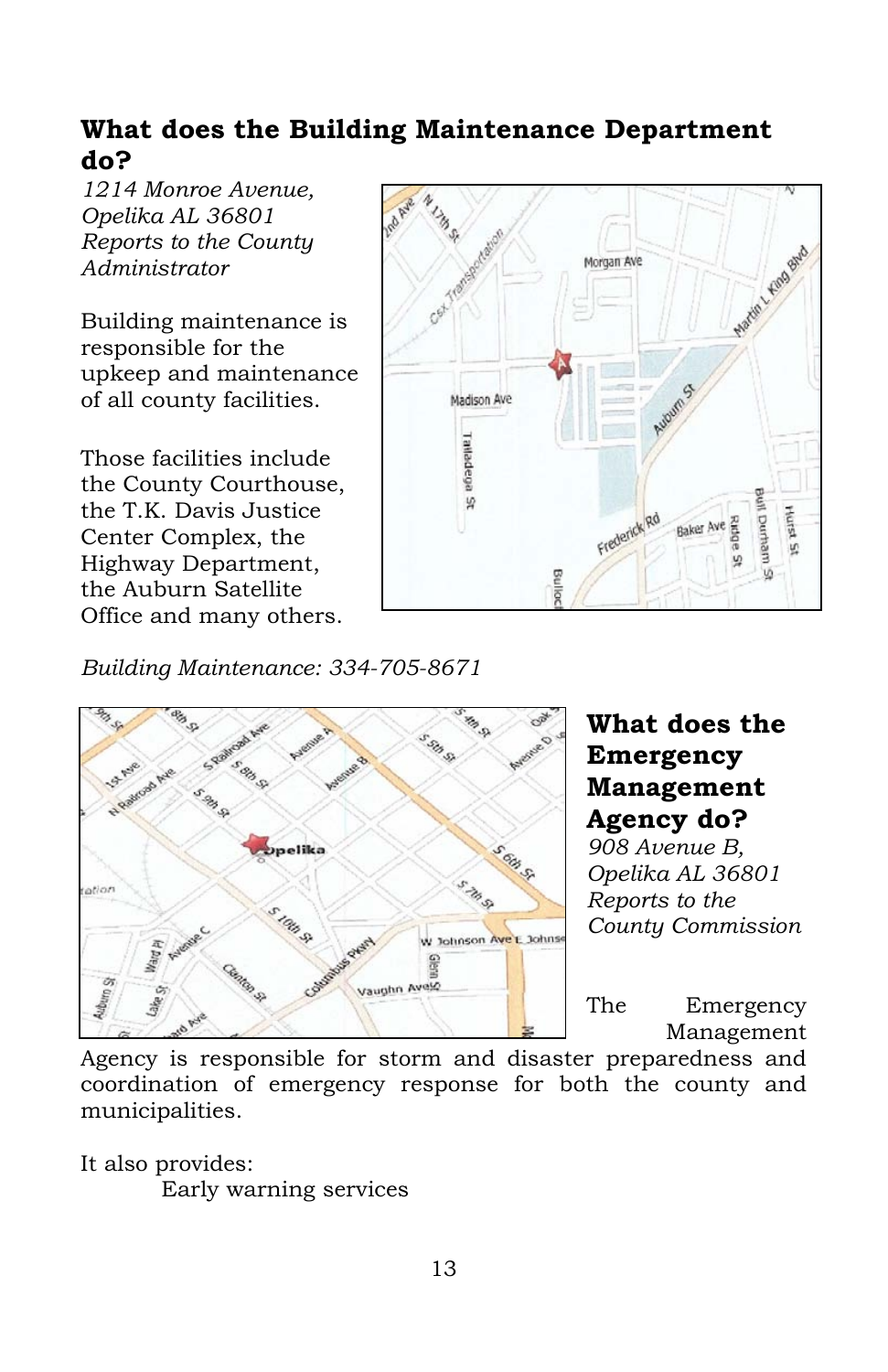Emergency training Recovery Resource Coordination

EMA officials and first responders are trained for a variety of emergency events including:

> Natural and technological disasters Terrorism and civil disorders Civil defense from an attack Any emergency threat to life or property

*EMA Office: 334-749-8161*

# **T.K. DAVIS JUSTICE CENTER COMPLEX**

*2311 Gateway Drive, Opelika AL 36801*

The T.K. Davis Justice Center Complex is a county-owned facility housing state and county offices and officials that was built in 1984.

The Justice Center houses all state judicial offices associated with the



37th Judicial Circuit (Lee County).

While located in Lee County, the County Commission's only responsibility is to provide office space for the judicial system and for the maintenance and upkeep of the building.

## **Judicial Offices**

Lee County is the 37th Judicial Circuit of Alabama and all judicial functions, excluding Probate Court, are held at the T.K. Davis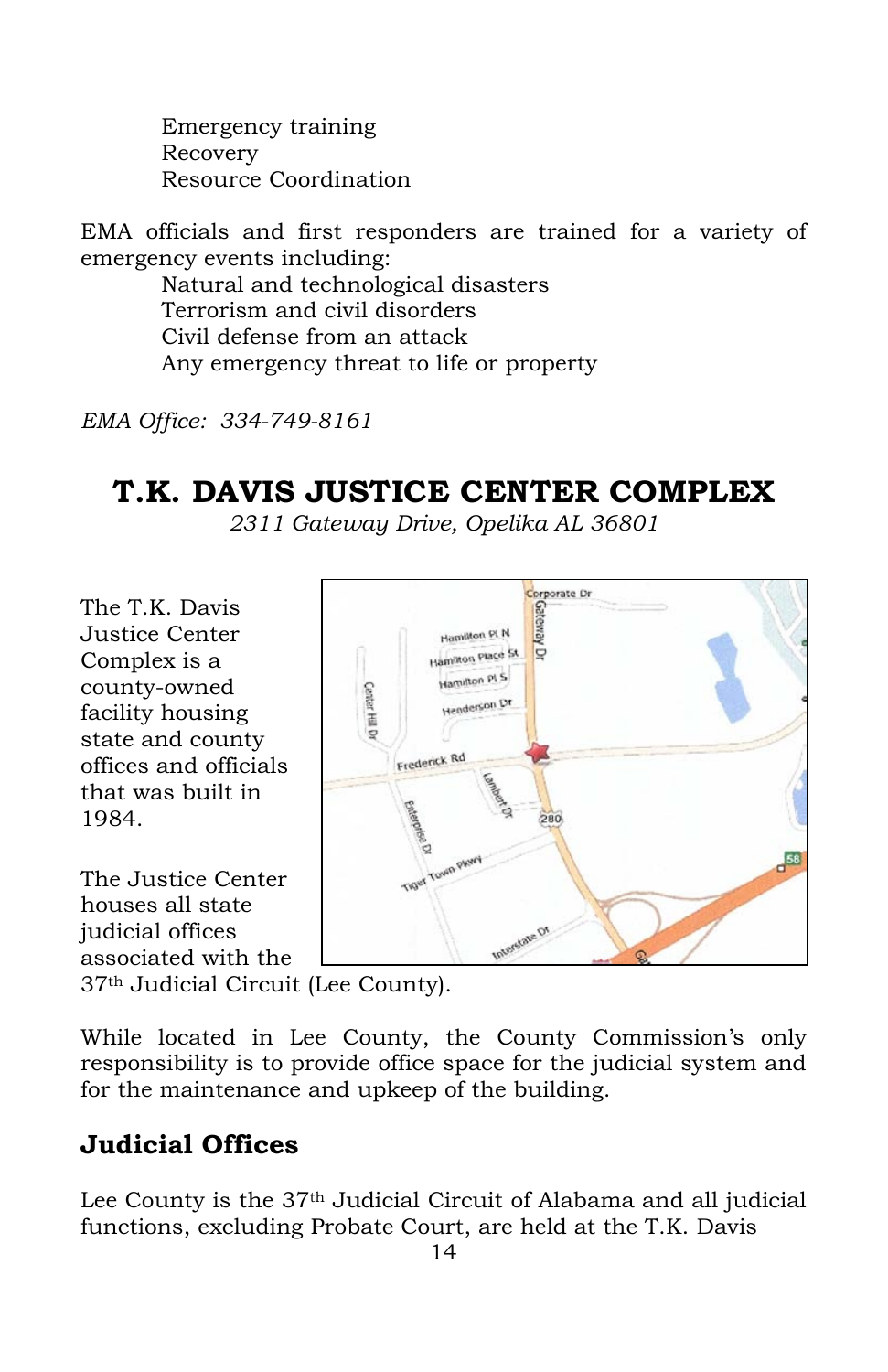Justice Center. These court functions include:

District Attorney District Court Circuit Clerk Adult probation and parole Circuit Court, incl. Juvenile probation Family/Juvenile Court Court Referral

#### **What does the District Attorney do?**

*Elected official – Robbie Treese Serves six-year term, ending January 2017 Reports to the citizens of Lee County*

The District Attorney's Office is responsible for prosecuting all criminal cases in Lee County other than municipal cases. The office itself is comprised of the District Attorney, a Chief Assistant District Attorney and 5 part-time assistant district attorneys. In addition to prosecuting cases, the office also oversees:

Worthless Check Unit Restitution Recovery division Victim/Witness Assistance

The Worthless Check Unit streamlines the process of collecting bad checks for merchants and other victims of worthless check crimes. Since 1988 it has collected over \$1 million in restitution.

Restitution Recovery Division collects unpaid court costs, fines, restitutions and fees not paid by convicted defendants. Since 1996 the division has collected over \$3.3 million for the courts and victims of Lee County.

The office also coordinates assistance for victims and witnesses of crimes. For more information please contact 334-737-3446.

*District Attorney's Office: 334-737-3446*

#### **What does the Circuit Clerk do?**

*Elected Official, Circuit Clerk – Mary Roberson Serves six-year term, ending January 2019 2311 Gateway Drive, Opelika AL 36801 Reports to the citizens of the 37th Circuit (Lee County)*

The Circuit Clerk is the chief administrative and fiscal officer for the court system at both the Circuit and District Court level. The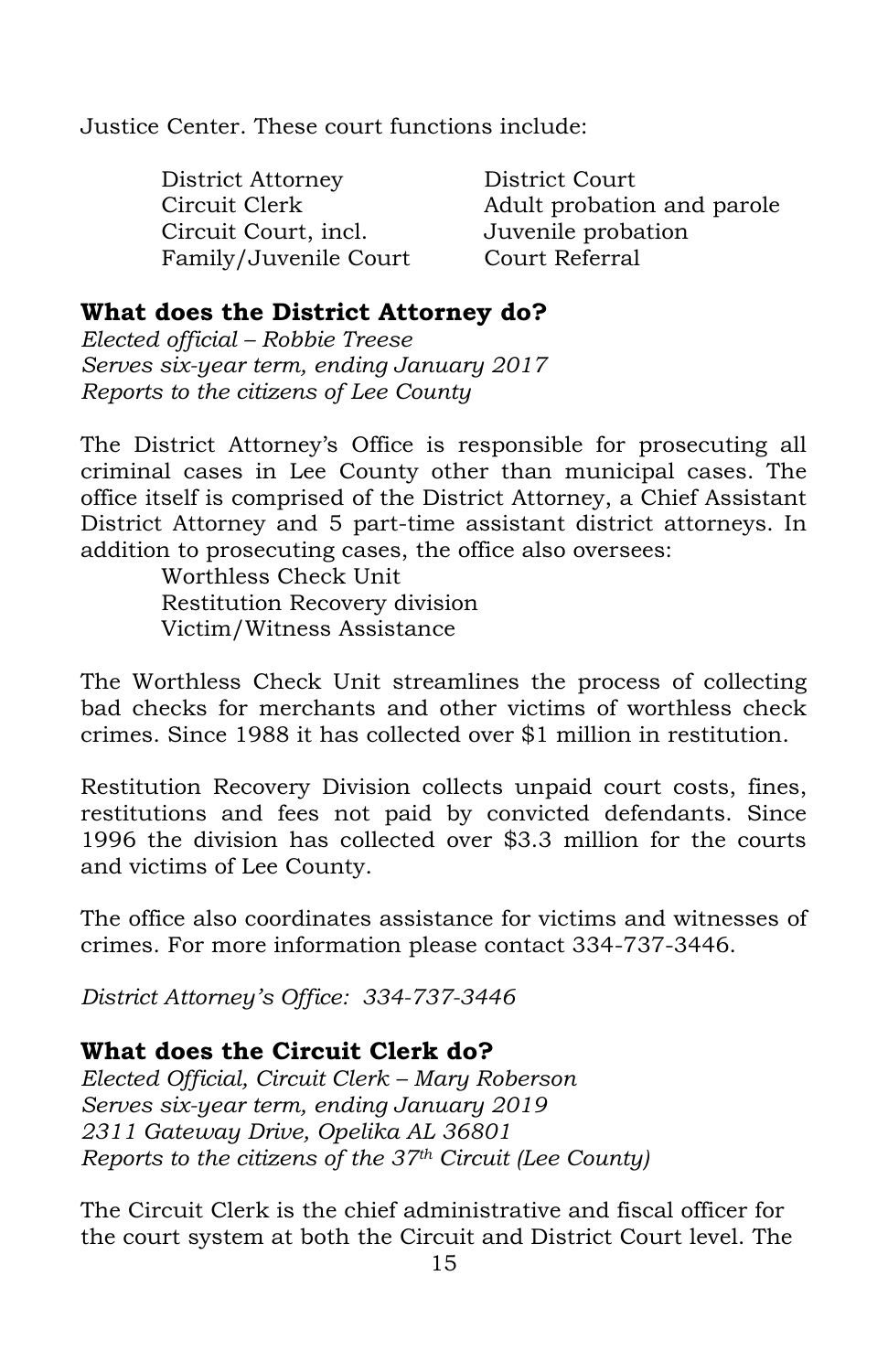Clerk's responsibilities include:

Available to law enforcement for issuance of warrants and for filing of court documents Management of all court monies Serves as fiduciary manager for court ordered investment accounts Personnel management Court planning Purchasing and inventory control Issuance of all writs and summonses including jury summonses and witness subpoenas

The Circuit Clerk is also responsible for jury management, serves as the custodian for all court records and is responsible for providing access to records by court personnel, legal community and the public.

#### **What is Circuit Court?**

Circuit Court has a general jurisdiction and is responsible for: Criminal prosecutions for felony offenses Exclusive jurisdiction in civil actions exceeding \$10,000 Domestic Relations cases Concurrent jurisdiction with District Court juvenile cases Concurrent jurisdiction with District Court in civil matters between \$3,000 and \$10,000 Appellate jurisdiction over all appealed cases from District Courts, Probate Court, Municipal Courts and certain administrative and municipal boards The Circuit Judges for Lee County are: Judge Jacob Walker III *Serves six-year term ending January 2017* Judge Chris Hughes *Serves six-year term ending January 2017*

Judge Mike Fellows – Family/Juvenile Court

*Serves six-year term ending January 2017*

### **What is District Court?**

District Court has a limited jurisdiction and is responsible for: Criminal misdemeanors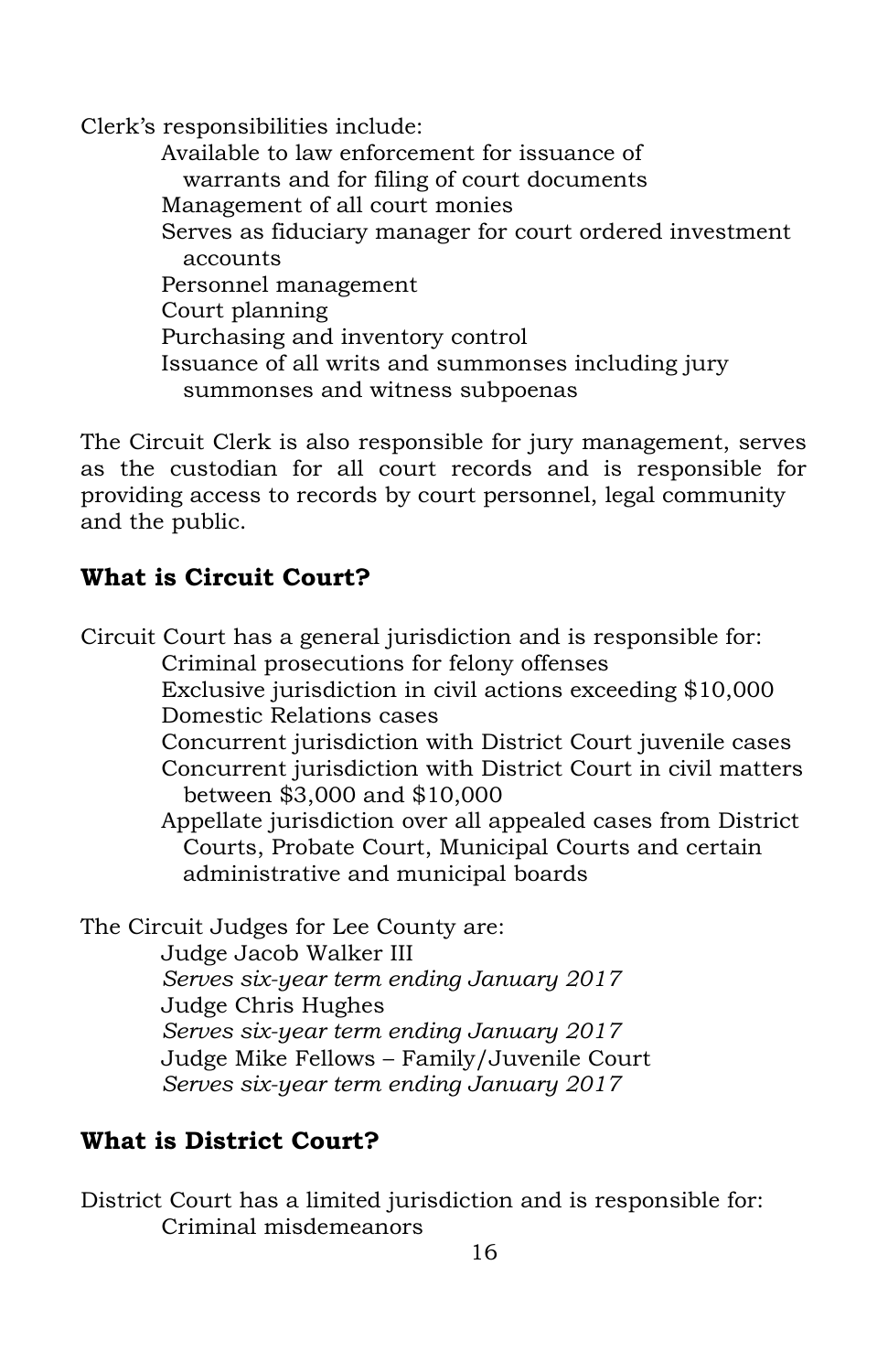Preliminary hearings in felony prosecutions Can receive guilty pleas in felony cases not punishable by death Small Claims Concurrent jurisdiction with the Circuit Court in juvenile and civil matters between \$3,000 and \$10,000 Exclusive jurisdiction in civil matters not exceeding \$3,000

The District Judges for Lee County are: Judge Steve Speakman *Serves six-year term ending January 2017* Judge Russell K. Bush *Serves six-year term ending January 2019*

### **What do the Adult Probation and Parole and Juvenile Probation departments do?**

*State Employees*

The adult probation and parole handles all supervisory aspects of adults who have been placed on probation by the court system and supervision of those who have been granted parole by the state's Board of Pardons and Parole.

Juvenile probation officers work with youths who are alleged to be delinquent or in need of supervision.

#### **What does Court Referral do?**

*County employees that report to District Judges*

The Court Referral program provides eligible defendants convicted of certain alcohol and drug related offenses an alternative to serving time in jail. The program refers the defendants to alcohol and drug education and treatment programs.

### **W.S. "Buck" Jones Sheriff Administration Building**

The W.S. "Buck" Jones Sheriff Administration Building opened in 2007 and allowed the Sheriff's Department to move from the Justice Center into a larger facility.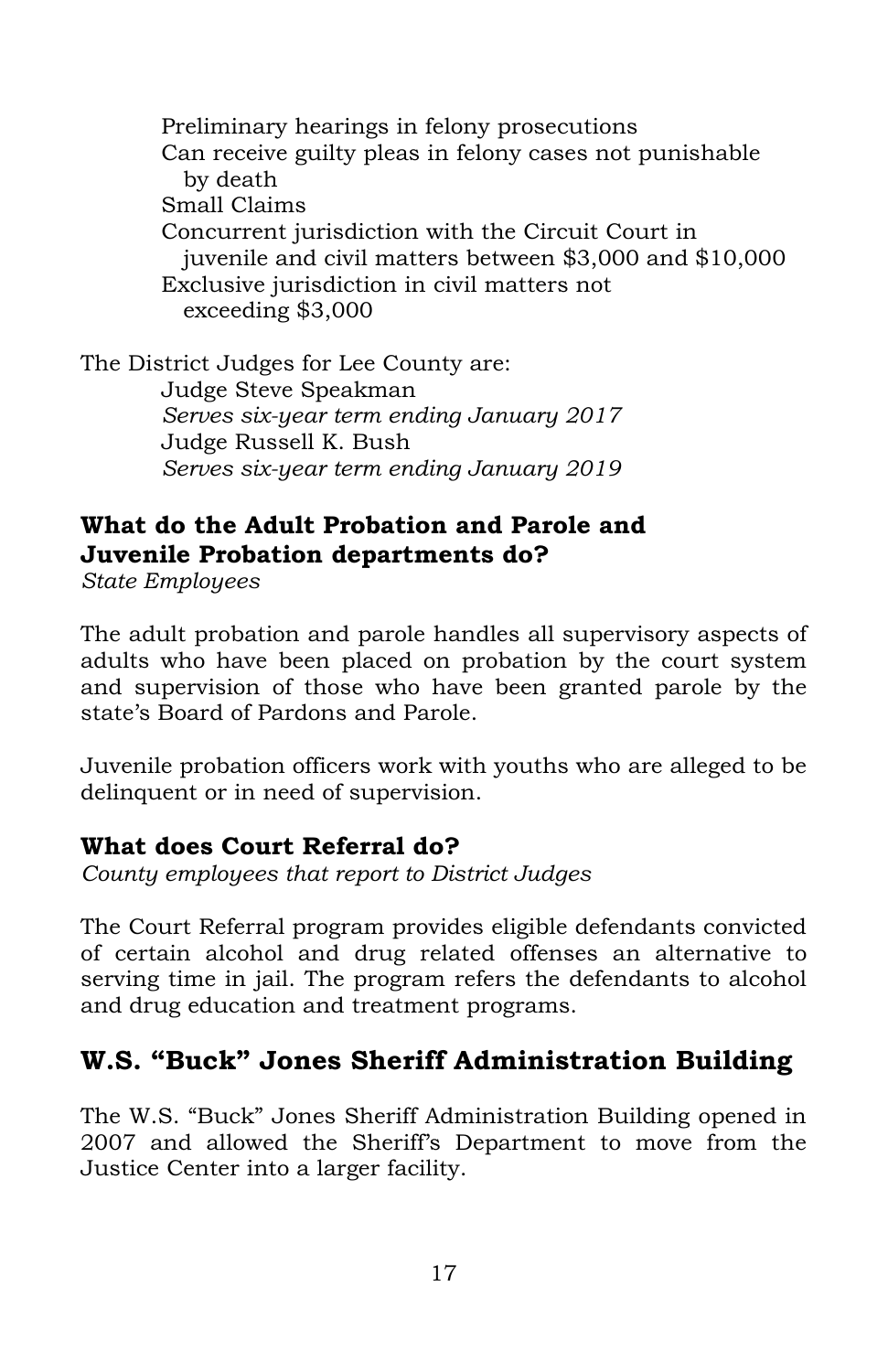#### **What does the Lee County Sheriff's Office do?**

*Elected official – Sheriff Jay Jones Serves four-year term, ending January 2019 1900 Frederick Road, Opelika AL 36801*

The county relies on the Sheriff's Department to provide law enforcement

| Corporate Dr       |                 |
|--------------------|-----------------|
|                    |                 |
| Hamilton PLN       | Cé              |
| Gateway Dr         |                 |
| Hamilton Place St  |                 |
| Hamilton PIS       |                 |
|                    | Ľ               |
| Henderson Dr       |                 |
|                    |                 |
|                    |                 |
| ick Rd             |                 |
|                    |                 |
|                    |                 |
|                    |                 |
| Lambar Cr<br>280   |                 |
|                    |                 |
|                    |                 |
| <b>CWID PKWY</b>   | 0 <sup>58</sup> |
|                    |                 |
|                    |                 |
|                    |                 |
|                    |                 |
|                    |                 |
| interstate pr<br>G |                 |

protection to the unincorporated portions of the county.

The Sheriff is a county-wide elected constitutional, state officer and serves a four-year term. Under the umbrella of the Sheriff's Office, the Sheriff oversees several divisions including:

> Uniform Investigations Administration Communications Civil Training

The Sheriff also oversees the county's consolidated jail, the Lee County Detention Facility. Both the Sheriff's Office and Consolidated Jail are located in the William "Buck" Jones Sheriff's Office Administration Building on Frederick Road, Opelika.

*Sheriff's Office: 334-749-5651 or 1-800-239-7072*

#### **What is the Lee County Detention Center?**

*1900 Frederick Road, Opelika AL 36801*

The Lee County Detention Center is Lee County's only operating jail. The consolidated facility houses inmates not only from the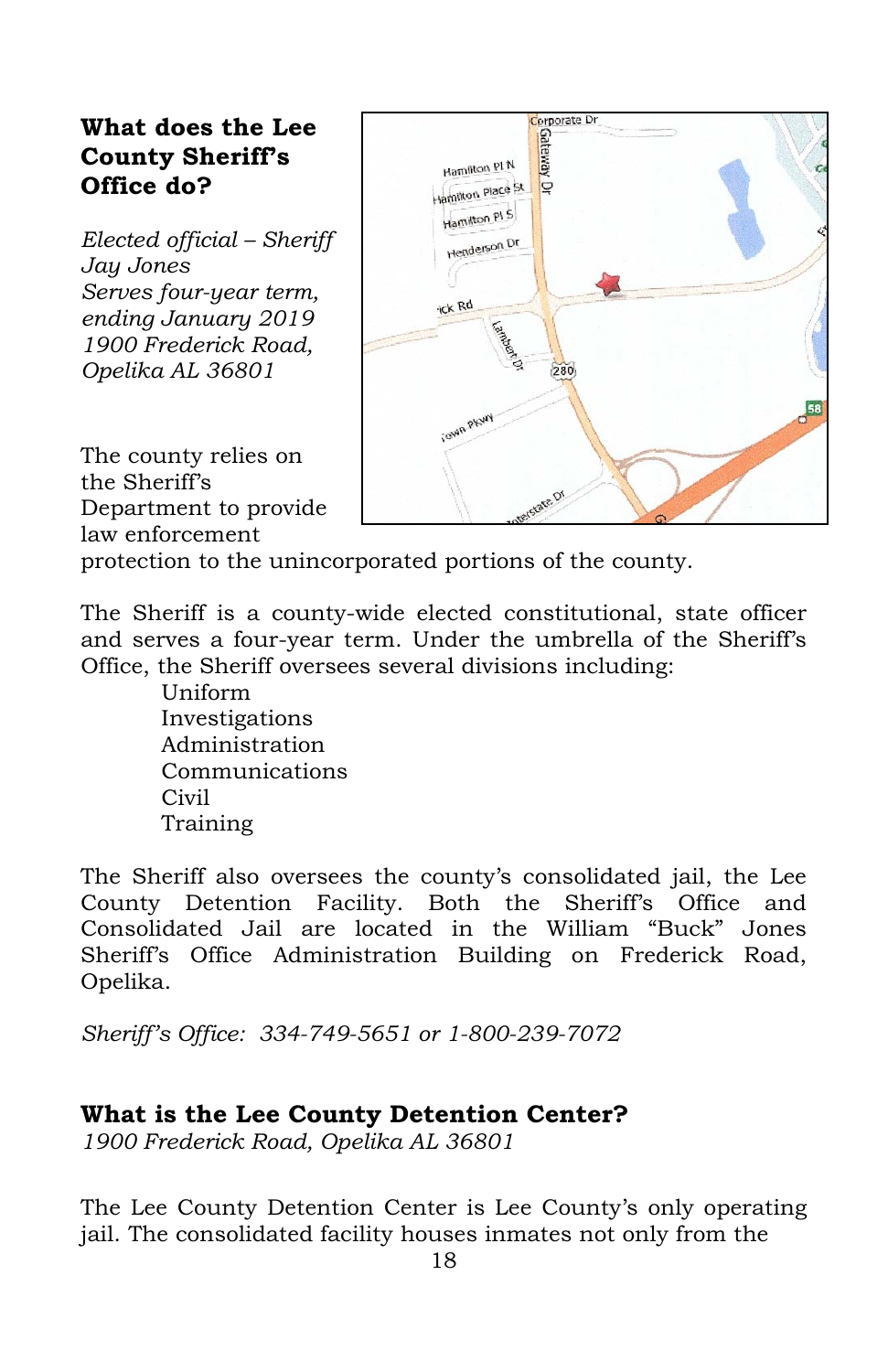state and county but also the cities of Auburn and Opelika. Inmates detained at the facility include pre-trial felony defendants, those charged or convicted of misdemeanors in the county courts and those charged with violating municipal ordinances.

The facility is supervised by the Lee County Sheriff's Office and has a capacity of 420 inmates. The facility is attached to the W.S. "Buck" Jones Sheriff's Administration Building and the original jail located at the Justice Center.

# **Satellite Offices**

To aid the citizens of the county with their courthouse business, the Lee County Commission has authorized the establishment of satellite offices.

Through the convenience of satellite offices citizens can now take care of most business normally taken care of at the County Courthouse in an area of their choosing.

The county has satellite offices in Smiths Station and Auburn. Transactions available at the satellite office locations currently include Probate and Revenue functions.

#### *Smiths Station Satellite Office*

*2336 Lee Road 430 Suite 120 Smiths Station, AL 36877 334-291-1326*

*Located in the City of Smiths Station municipal building*

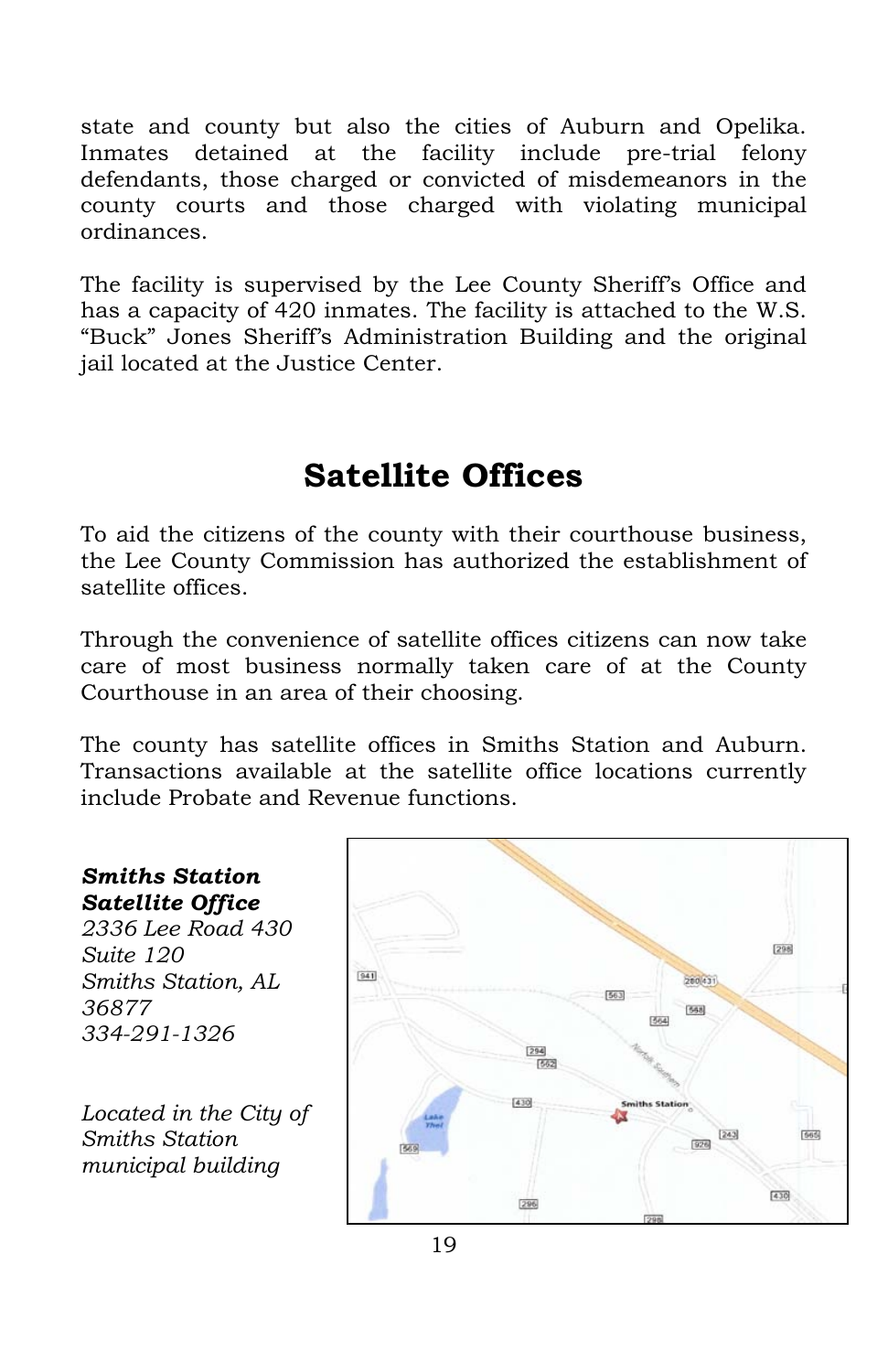

*Auburn Satellite Office 1266 Mall Parkway Auburn, AL 36830* 

*334-737-7297*

# **FREQUENTLY ASKED QUESTIONS**

#### **What are the hours of the County Courthouse?**

The County Courthouse and Auburn Satellite Office are open Monday-Friday from 8:30 a.m. to 4:30 p.m. CST with the exception of Federal holidays. The Smiths Station Satellite Office is open Monday-Friday from 9 a.m. to 4:30 EST.

## **I would like to get a job with the county. Where do I need to go?**

The Personnel/Human Resources Department in the Lee County Commission Office assists with the hiring process for departments/offices funded by the Lee County Commission. Available positions are posted on the county's web site at www.leeco.us, the Lee County Commission Office and with the Alabama State Employment Office.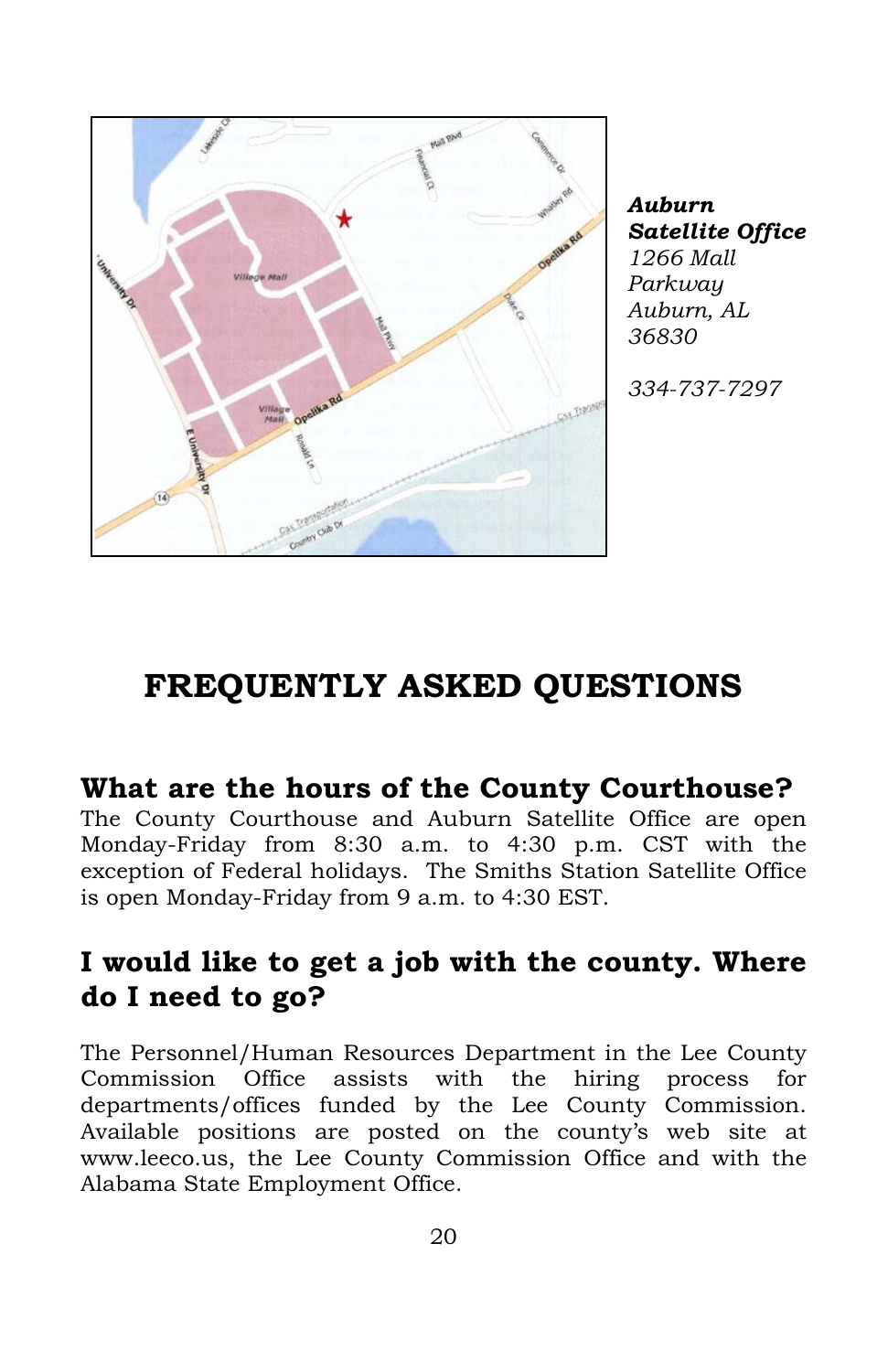The Personnel Office facilitates the hiring process for the following departments/offices:

County Commission Office Highway Department Probate Judge's Office Appraisal Department Revenue Commissioner's Office Court Referral Office Environmental Services Building Inspection Emergency Management Agency Sheriff's Office/Jail Building and Grounds Maintenance

Applications are accepted via mail or in person. For more information contact the Personnel Office at 334-737-3639.

## **My road is terrible. Who do I talk to?**

If you are dissatisfied with the condition of your paved or dirt county road and would like it resurfaced or repaired, you should contact the Highway Department at 334-737-7011 to make them aware of the situation.

## **I want my dirt road paved. What do I need to do?**

Because of funding constraints, the Lee County Commission voted to abolish its dirt road paving program. Monies previously spend on dirt road paving are instead going to the maintenance of county and state-graded roadways. The Commissioners then decide which roads to place on the annual Dirt Road Paving List which is approved by the entire Commission.

If you would like to see about having your dirt road placed on the list, contact the County Commissioner for your district. With 193 miles of dirt roads located in the county, please be aware that it may take several years for your road to be added.

## **Is my road maintained by the County?**

Some roads located in unincorporated Lee County are not maintained by the Lee County Highway Department.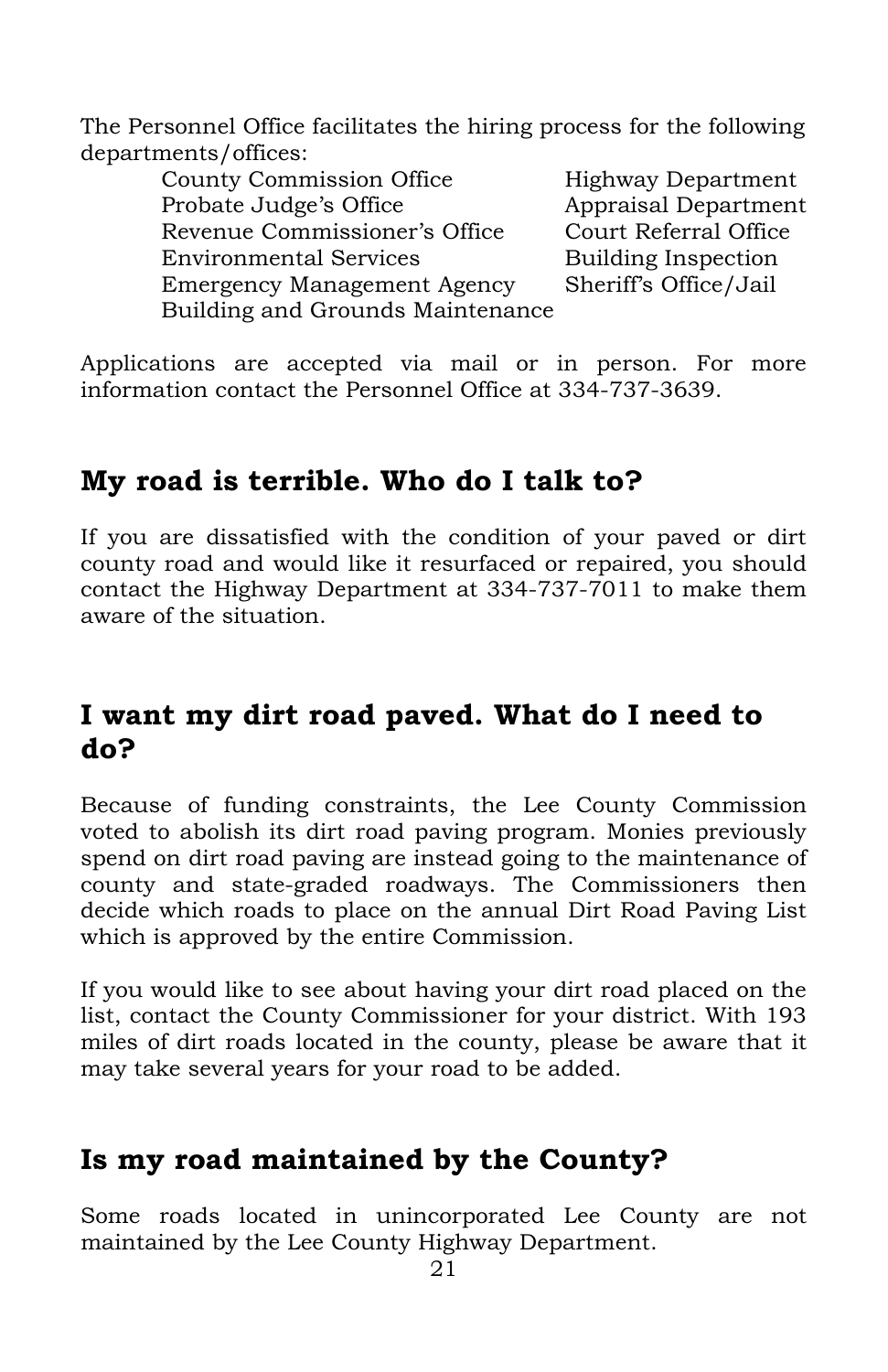Roads designated by a blue road number sign are maintained by the County and those with a green road number sign are NOT maintained by the County. If you have any questions contact the Highway Department at 334-737-7011.

## **How can a citizen get involved in Lee County?**

The Lee County Commission encourages its citizens to participate in Lee County government by becoming involved in the various boards and organizations supported by the County.

Interested citizens should visit www.leeco.us and visit the County Commission tab link under the Government tab for a listing of board appointments made by the County Commission. For more information contact the Lee County Commission office at 334- 745-9767.

## **I have to go to court. Where do I need to go?**

All Circuit, District, Family and Juvenile Court hearings are held at the T.K. Davis Justice Center located at 2311 Gateway Drive in Opelika. Probate Court hearings are held at the Lee County Courthouse located at 215 S 9th Street in Opelika. On occasion, Probate Court hearings are also held at the East Alabama Medical Center or at East Alabama Mental Health Brief Intensive Treatment Facility.

For speeding citations obtained in either Auburn or Opelika, please contact the respective municipality. For citations given by either a Lee County Sheriff's Deputy or an Alabama State Trooper contact the Circuit Clerk at the T. K. Davis Justice Center at 334- 749-7141.

If you have received a notice to attend Federal Court, those cases are heard at the George W. Andrews Federal Building located at 701 Avenue A, Opelika, AL 36801.

## **Where do I register to vote?**

If you have not already registered, you can register to vote at the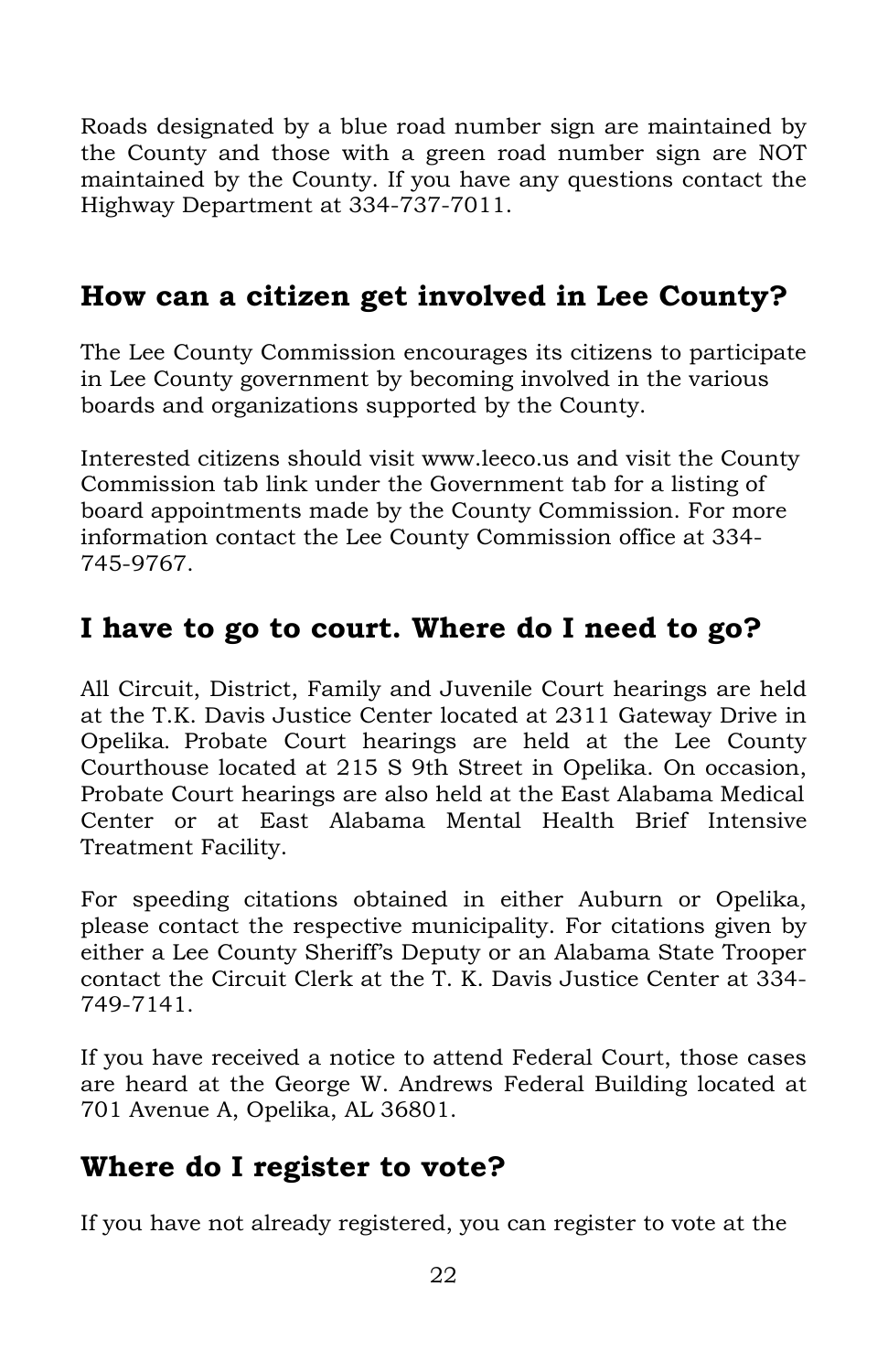Voter Registration Office located in the County Courthouse or by going to any of these agencies:

> Department of Human Resources Driver's licensing office Select municipal public libraries WIC program, Health Department Department of Rehabilitation Services Medicaid Agency

If you are a registered voter and would like to vote an absentee ballot, you need to contact the Absentee Voter office at 334-737- 3621.

## **Is there planning and zoning in the county?**

Currently the County Commission exerts no planning and zoning authority in the county other than subdivision and road regulations. In 2007, the State Legislature approved Act 2007- 477 regarding land-use and zoning for the unincorporated portions of the county.

That issue will be addressed on a beat-by-beat basis. Before any zoning can be implemented in a voting district or "beat", a certain number of citizens/landowners must first submit a petition to the County Commission asking to hold a referendum. A referendum will then be held in that beat, and the Commission will only have that authority if a majority of those who vote support the idea.

### **What is the county doing about growth?**

Lee County is one of the fastest growing counties in the state and will only continue to grow. To address the issues faced by that growth, the Lee County Commission has developed the Lee County Comprehensive Master Plan.

The Master Plan will serve as a blueprint for the county's future and will examine areas such as transportation, economic development, housing, infrastructure, open spaces and recreation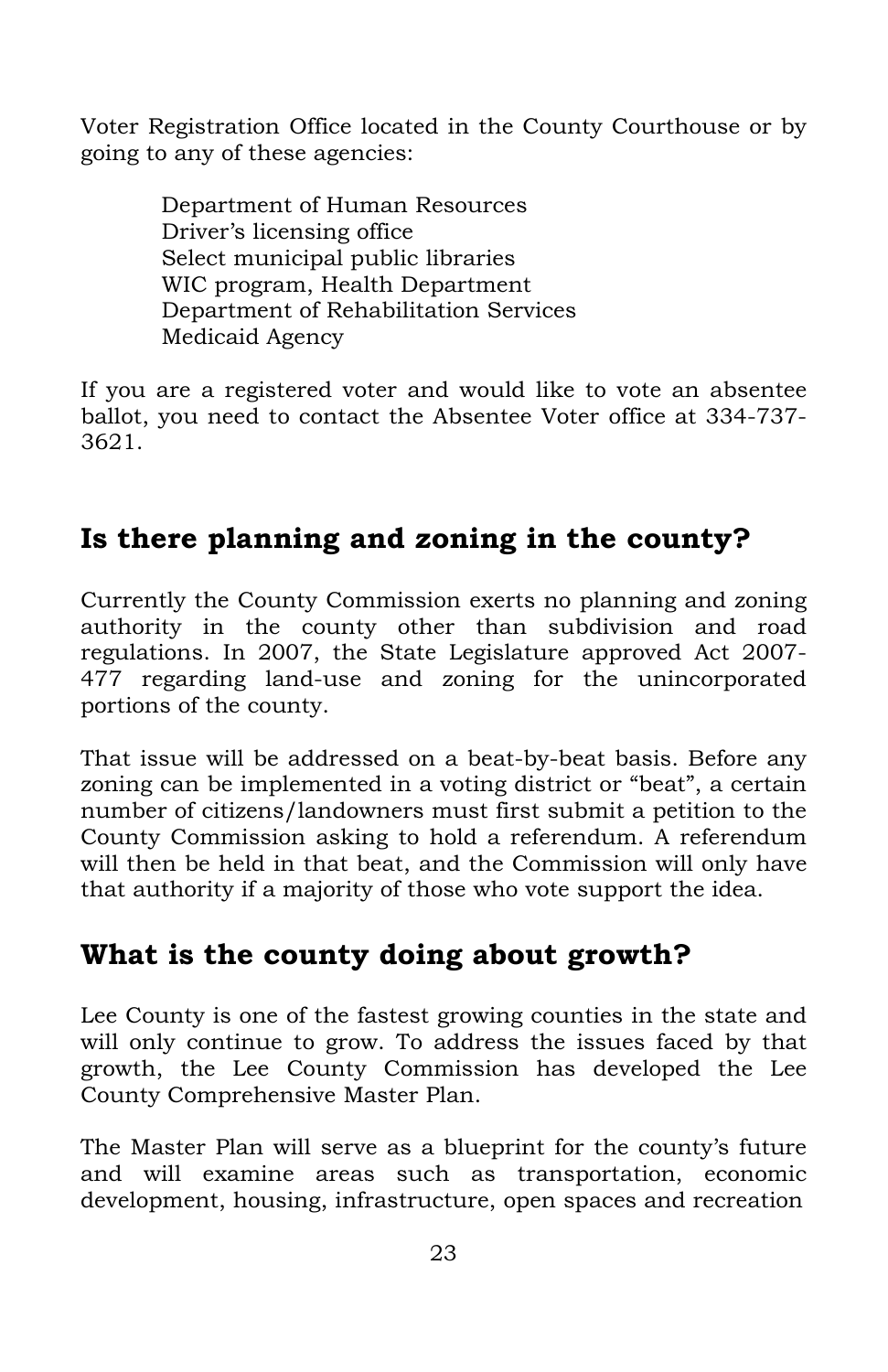and community facilities. To assist with the implementation of the Master Plan, the Commission has appointed a Planning Commission. The plan was approved by the Commission in March 2010 and is available at www.leeco.us/masterplan.

### **Where do I renew my car tags?**

The Revenue Commissioner's Office is responsible for the issuance and distribution of car tags. The county's main Revenue Office is located in the County Courthouse in Opelika however there are also satellite offices located in Smiths Station and Auburn.

If you would like to avoid the long lines at the courthouse, car tags can also be renewed online by visiting

www.leecountyrevenuecommissioner.com and clicking on the Motor Vehicles link located at the top of the page.

## **I need a new Driver's License. Where do I go?**

To renew an existing or expired driver's license simply go to the Probate Office located at the County Courthouse in Opelika or the Auburn Satellite Office. If coming from another state, or if a driving or written test must be administered, you need to go to the Driver's License Examining Office located at the USA Factory Stores Outlet Mall, 1220 Fox Run Parkway, Suite A-4 in Opelika.

## **I need to get a boating license. Where do I go?**

To obtain a boating license in the state of Alabama you have to be 12 years of age or older and you must have successfully passed the state's written examination for boating regulations.

The application, fee and test can be completed at the Department of Public Safety's Driver's License Examining Office located in the USA Factory Store Outlet Mall at 1220 Fox Run Avenue, Suite A-4, in Opelika.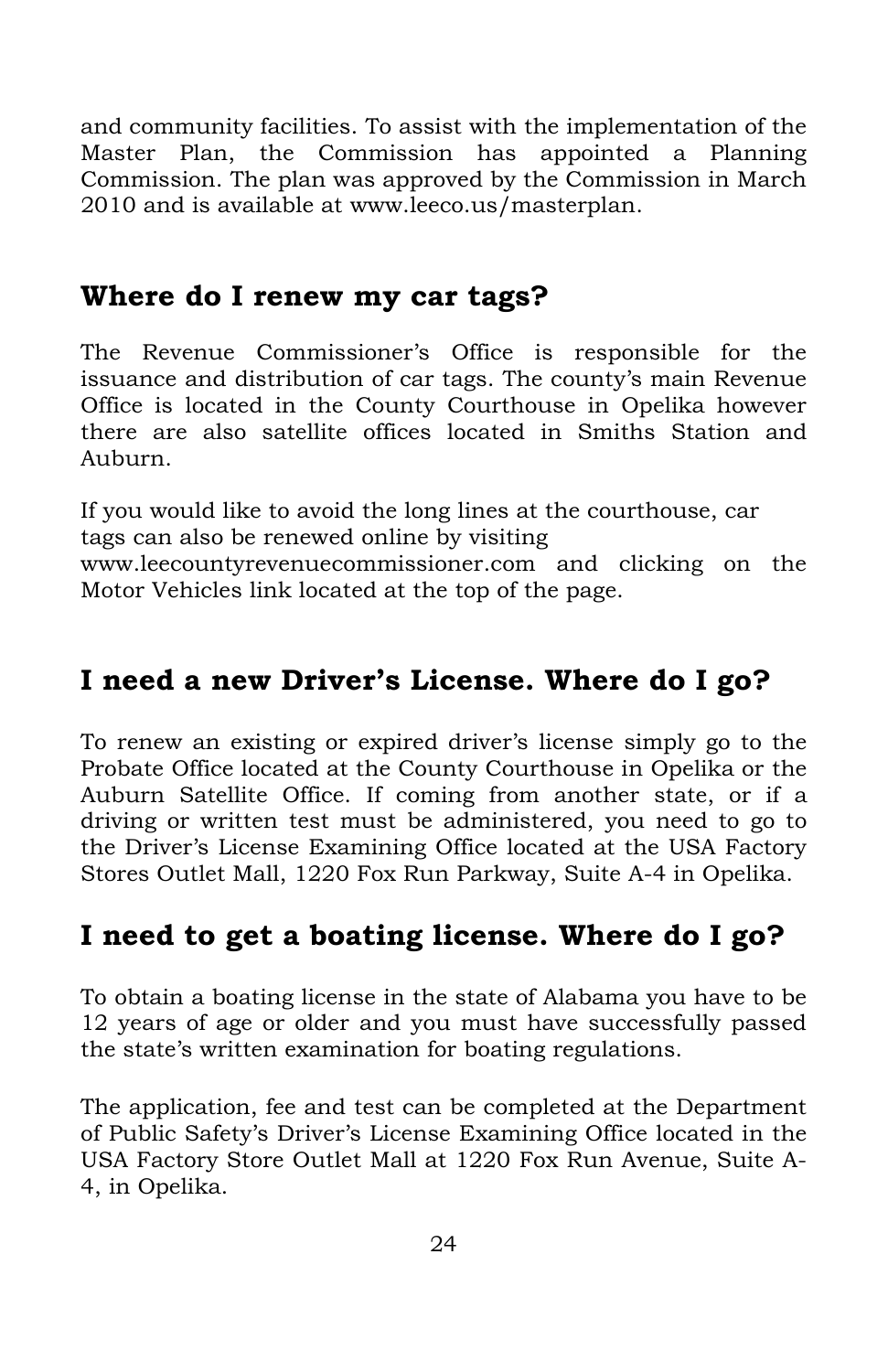In lieu of a written test, applicants can also complete the state's Boater Certification Course available on-line. The course completion certificate must be presented along with the application and fee at the Driver's License Examining Office. For more information see the state's Department of Conservation and Wildlife web site at www.outdooralabama.com.

### **Where do I go to look for a deed?**

All property deeds are recorded through the Probate Office. Public access is available through public viewing stations located at the County Courthouse.

You may also order a copy of a recorded document through the mail or in person with a written request and appropriate fees paid. If the request is done via mail the recording information (book and page) as well as the recording date will need to be included to expedite the order. If requested in person, Probate staff can assist you in locating the documents by name.

### **Why are county roads numbered instead of named?**

County roads are numbered instead of being named to more accurately identify the location during an emergency. Road names can be similar so using numbers cuts down on confusion ensuring a quicker response time. The house numbers assigned to the county road addresses are actually distance indicators and are designed to assist police, fire and EMS units in arriving as promptly as possible.

### **Where can I get a copy of the County Map?**

Maps of the county can be purchased for a small fee in the Lee County Commission Office. E-911 maps are also available for purchase in the Commission Office. For more information please call 334-737-3660.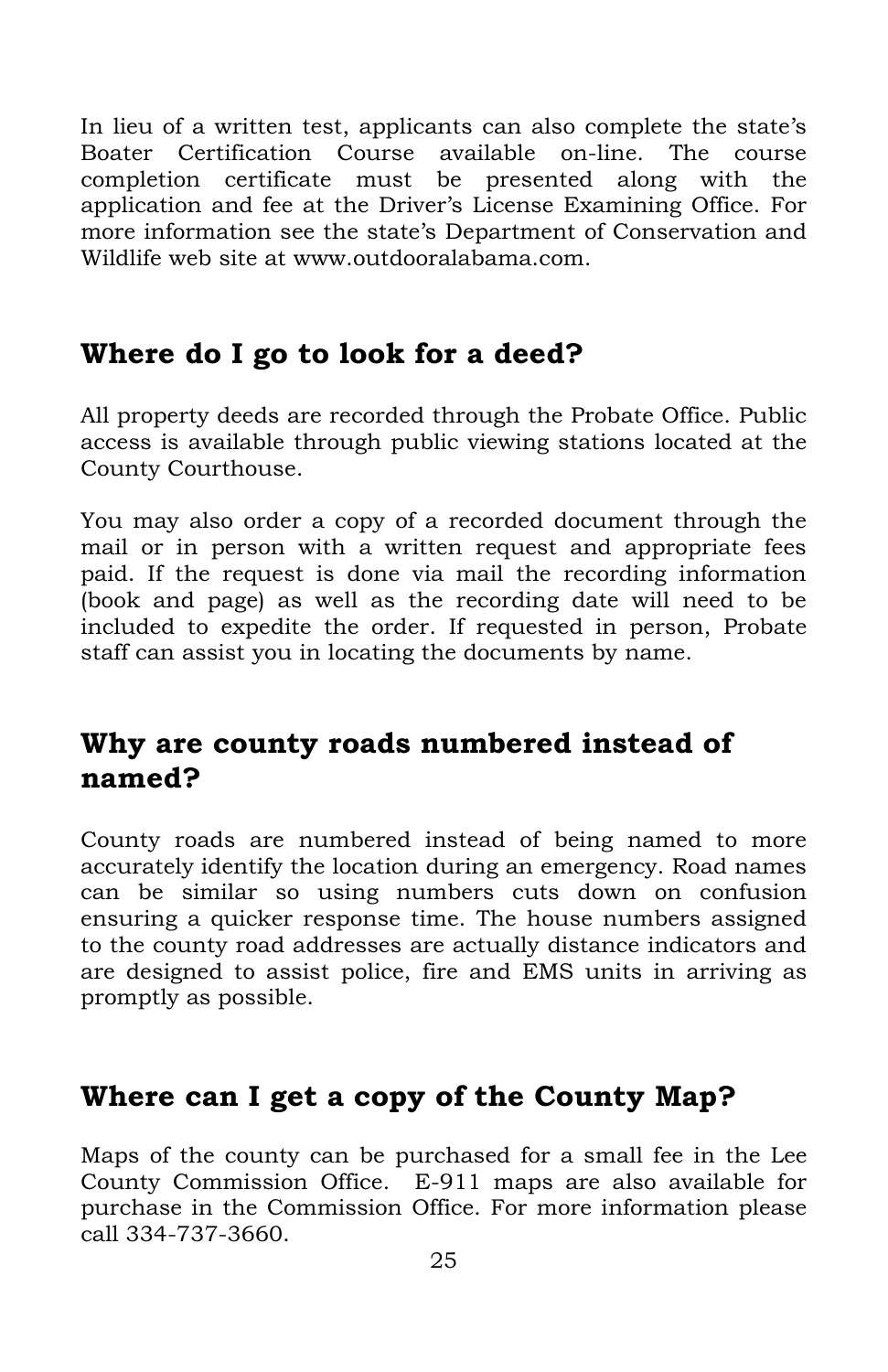## **I disagree with my property value. What do I need to do?**

If you are dissatisfied with the Fair Market Value assigned to your property, you can file a written protest with the Board of Equalization requesting an appointment with them. The protest must be postmarked within 30 days of the Notice of Valuation or the protest will not be heard until the following year.

Written protests can be sent to: Lee County Board of Equalization PO Box 3050 Opelika, AL 36803-3050.

Following receipt of the protest, you will be contacted by a county appraiser. If you are still not satisfied, then you will be notified of an appointment with the Board of Equalization. The Board usually meets each year in the spring or early summer.

If following your appointment with the Board of Equalization you are still dissatisfied, you can appeal to the Circuit Court within 30 days after receiving final notification from the Board. Please note that in order to carry the appeal to the Circuit Court, taxes must be paid by the December 31 deadline or a bond will be filed in Circuit Court of double the amount or taxes due.

### **Does the County Commission run the County School system?**

No, the County Commission has no oversight of the Lee County School System. The seven members of the Lee County Board of Education are elected by district in the areas of Lee County outside Auburn and Opelika and they are responsible for operation of the county school system. The County Commission's only responsibility regarding the school system is to provide central office space as required by state law. For more information on the Lee County School System please visit www.lee.k12.al.us.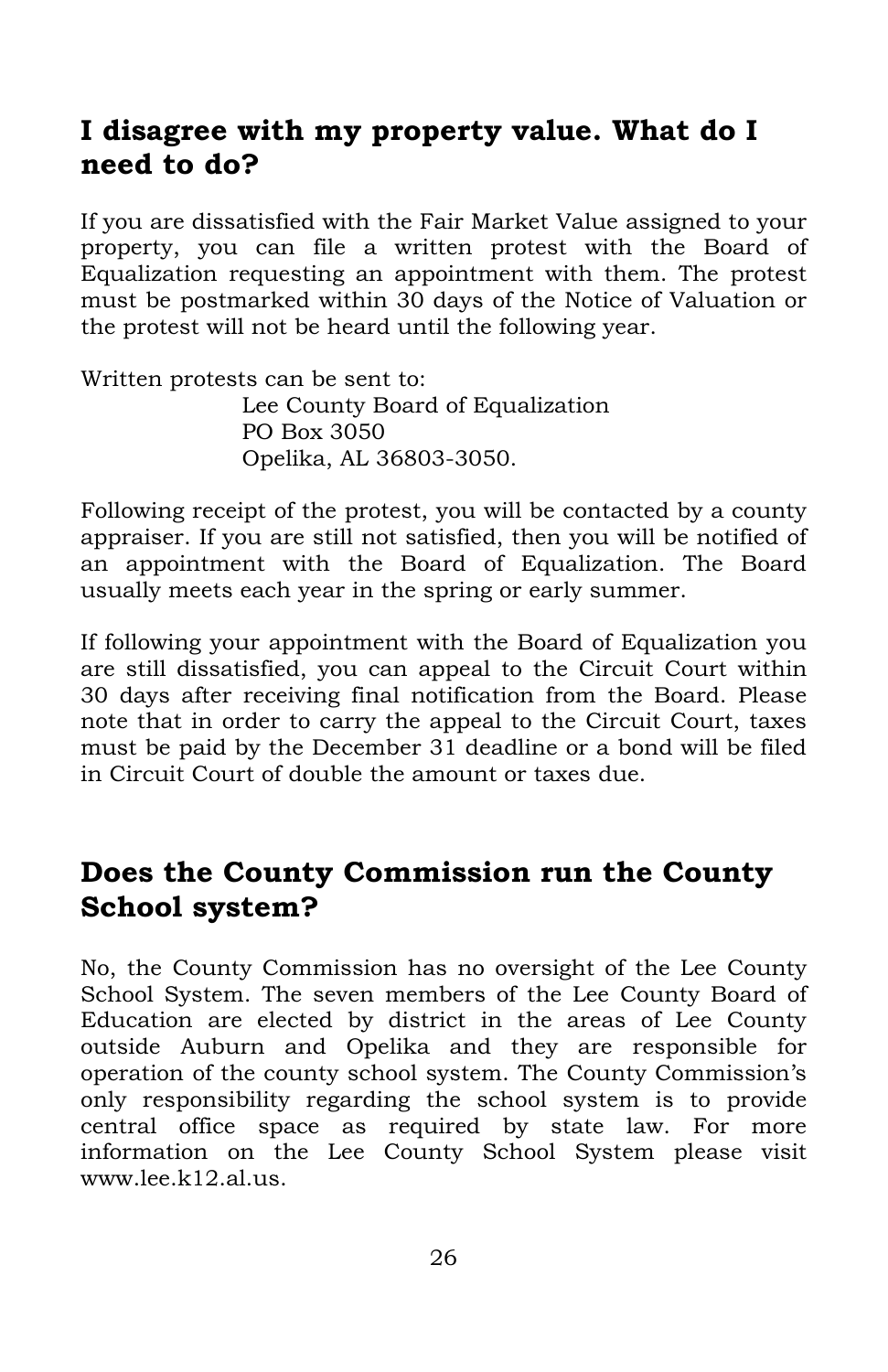### **Who is my County Commissioner?**

To find out who represents you on the County Commission, you can view the Commission District Map located on the county's web site at www.leeco.us under the County Commissioners link or you can contact the County Commission office at 334-745- 9767.

## **How can I contact my County Commissioner?**

Commission Meetings are held on the second and last Monday of each month at 6 p.m. CST unless otherwise noted and are open to the public. Since commissioners serve a part-time position, the contact information for each County Commissioner is:

| District 1 | Sheila Eckman<br>1347 Shelton Mill Road<br>Auburn, AL 36830<br>Home/Office: 334-750-9666<br>www.yourleecounty.com<br>sheilaeckman@gmail.com |
|------------|---------------------------------------------------------------------------------------------------------------------------------------------|
| District 2 | Johnny Lawrence<br>3327 Moores Mill Road<br>Auburn, AL 36830<br>Home: 334-745-5091<br>jmlawrence@mindspring.com                             |
| District 3 | Gary D. Long<br>15665 US Highway 280E<br>Smiths Station, AL 36877<br>Cell: 706-681-1800<br>long.gary@aol.com                                |
| District 4 | Robert Ham<br>20 Lee Road 2120<br>Opelika, AL 36804<br>Home: 334-319-0691<br>roberthamcommissioner@yahoo.com                                |